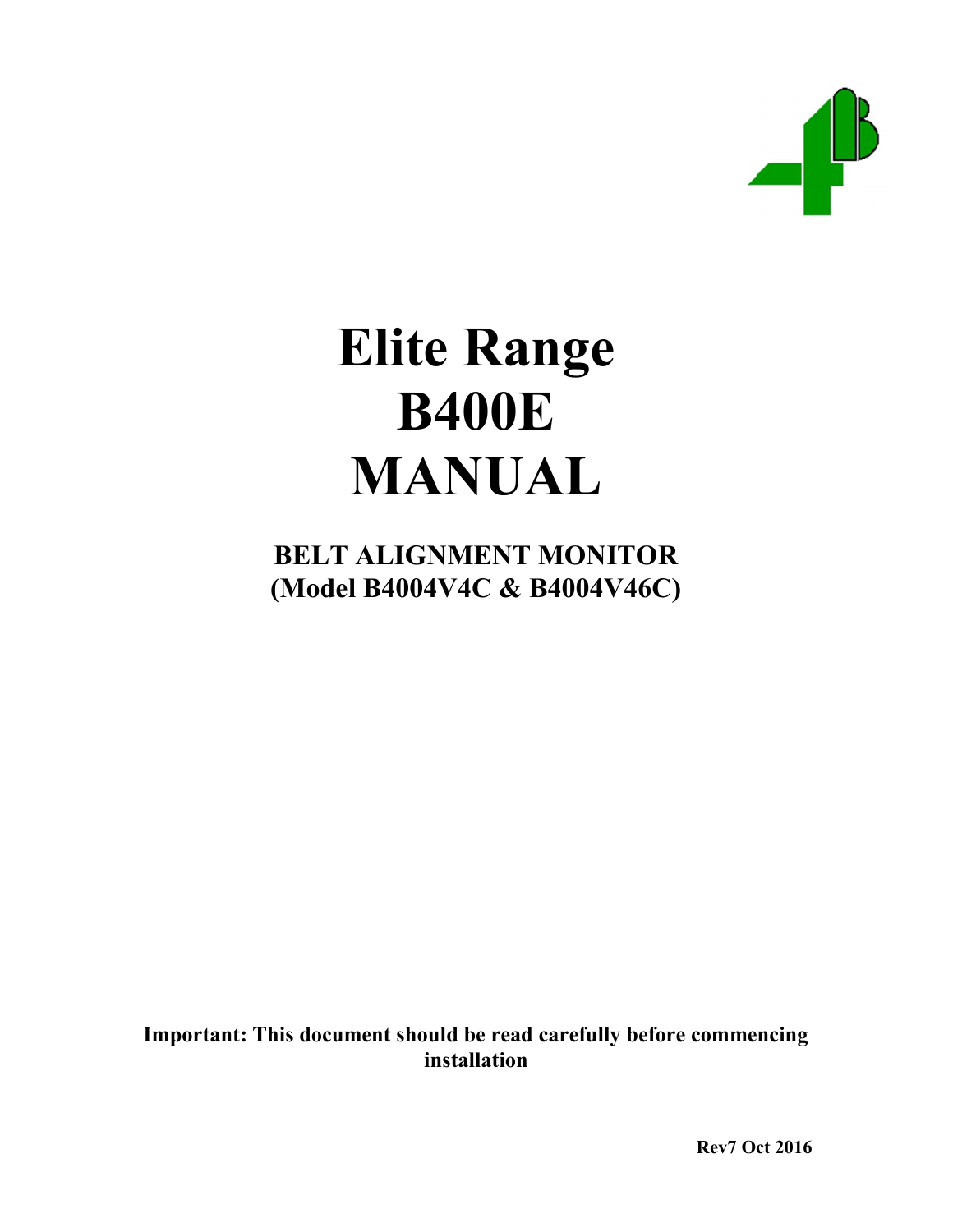# **CONTENTS**

### APPROVALS

### INTRODUCTION

### 1 SPECIFICATIONS

- 1.1 CONTROL UNIT
- 1.2 BELT ALIGNMENT SENSOR

### 2 INSTALLATION INSTRUCTIONS

- 2.1 CONTROL UNIT
- 2.2 BELT ALIGNMENT SENSOR

### 3 ELECTRICAL WIRING

### 4 OPERATING INSTRUCTIONS

- 4.1 ADJUSTMENT OF ALIGNMENT SENSORS
- 4.2 ADJUSTMENT OF SWITCHES
- 4.3 THE TEST FUNCTION
- 4.4 STARTING
- 4.5 NORMAL RUNNING
- 4.6 NORMAL STOPPING
- 4.7 MISALIGNMENT ALARM
- 4.8 MISALIGNMENT STOP (SHUT DOWN)
- 4.9 RESTARTING
- 4.10 TWO SEPARATE BELTS
- 4.11 ONE BELT WITH FOUR SENSORS
- 4.12 Liability and Indemnity

### 5 FAULT FINDING

### DRAWINGS

- A B400 Elite General arrangement drawing
- B&C Examples of sensor positioning
- D&E AC supply connection details for the B400 Elite
- F&G DC supply connection details for the B400 Elite
- H BS15V10A sensor wiring details
- I TouchSwitch sensor TS1V4AI and TS2V4C wiring details
- J General Connection detail for a typical 3 wire capacitance sensor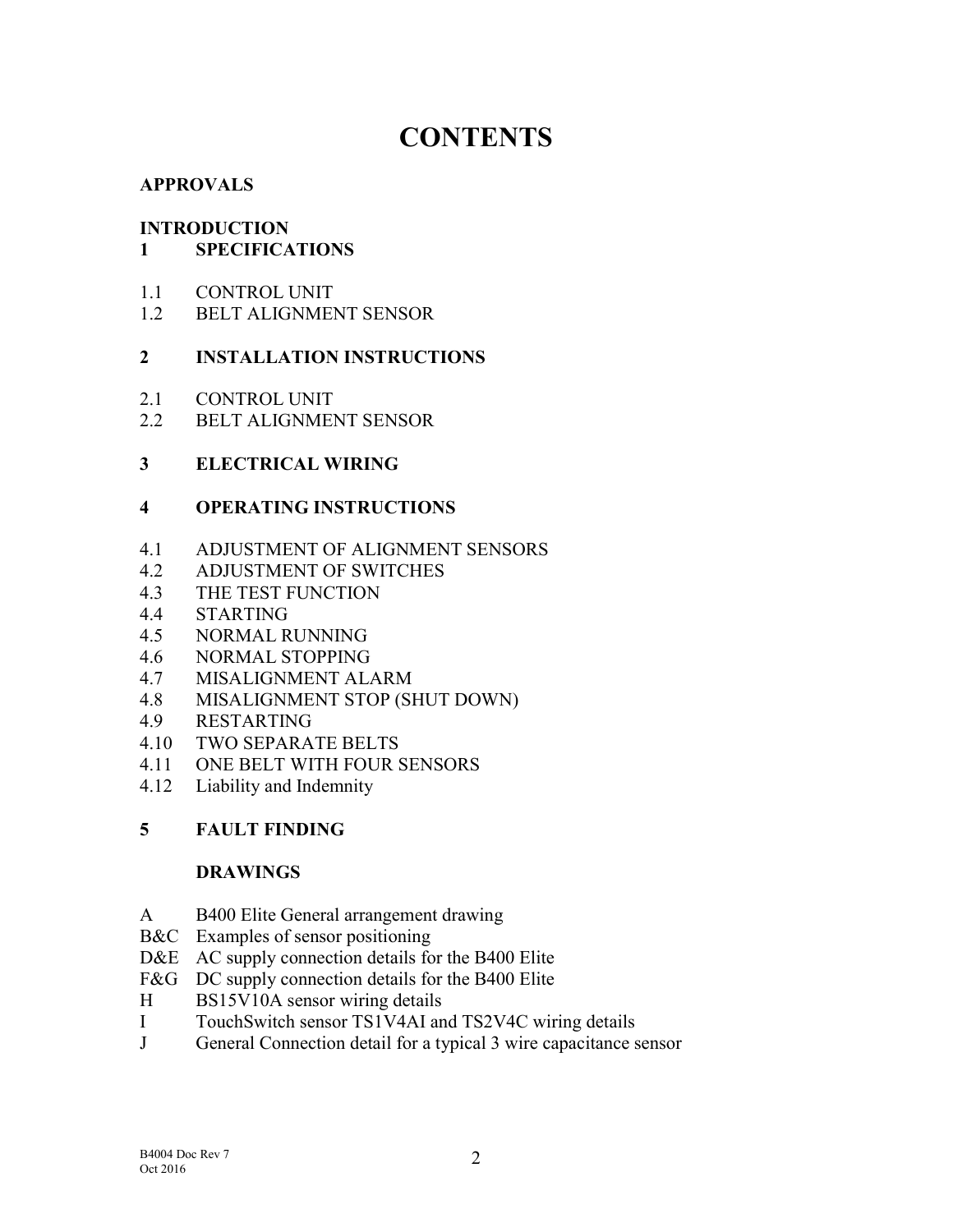

Dear 4B Customer:

Congratulations on your purchase. 4B appreciates your business and is pleased you have chosen our products to meet your needs.

Please read in its entirety and understand the literature accompanying the product before you place the product into service. Please read the safety precautions carefully before operating the product. With each product you purchase from 4B, there are some basic but important safety considerations you must follow to be sure your purchase is permitted to perform its design function and operate properly and safely, giving you many years of reliable service. Please read and understand the Customer Safety Responsibilities listed below. Failure to follow this safety directive and the Operation Manuals and other material furnished or referenced, may result in serious injury or death.

### SAFETY NOTICE TO OUR CUSTOMERS

- A. In order to maximize efficiency and safety, selecting the right equipment for each operation is vital. The proper installation of the equipment, and regular maintenance and inspection is equally important in continuing the proper operation and safety of the product. The proper installation and maintenance of all our products is the responsibility of the user unless you have asked 4B to perform these tasks.
- B. All installation and wiring must be in accordance with Local and National Electrical Codes and other standards applicable to your industry. (Please see the article "Hazard Monitoring Equipment Selection, Installation and Maintenance" at www.go4b.com.) The installation of the wiring should be undertaken by an experienced and qualified professional electrician. Failure to correctly wire any product and/or machinery can result in the product or machine failing to operate as intended, and can defeat its design function.
- C. Periodic inspection by a qualified person will help assure your 4B product is performing properly. 4B recommends a documented inspection at least annually and more frequently under high use conditions.
- D. Please see the last page of this manual for all warranty information regarding this product.

### CUSTOMER SAFETY RESPONSIBILITIES

### 1. READ ALL LITERATURE PROVIDED WITH YOUR PRODUCT

Please read all user, instruction and safety manuals to ensure that you understand your product operation and are able to safely and effectively use this product.

### 2. YOU BEST UNDERSTAND YOUR NEEDS

Every customer and operation is unique, and only you best know the specific needs and capabilities of your operation. Please call the 24-hour hotline at 309-698-5611 for assistance with any questions about the performance of products purchased from 4B. 4B is happy to discuss product performance with you at any time.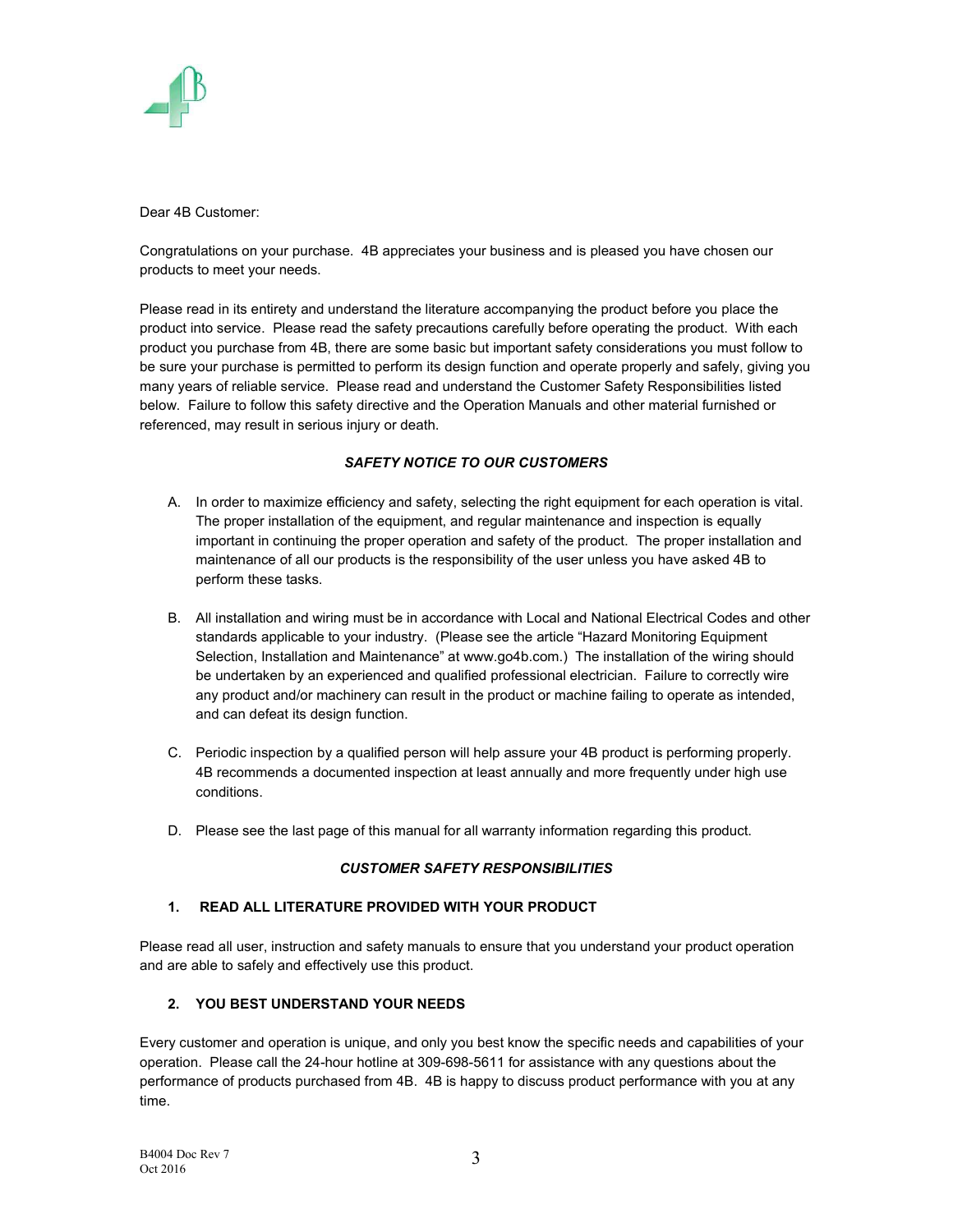### 3. SELECT A QUALIFIED AND COMPETENT INSTALLER

Correct installation of the product is important for safety and performance. If you have not asked 4B to perform the installation of the unit on your behalf, it is critical for the safety of your operation and those who may perform work on your operation that you select a qualified and competent electrical installer to undertake the installation. The product must be installed properly to perform its designed functions. The installer should be qualified, trained, and competent to perform the installation in accordance with Local and National Electrical Codes, all relevant OSHA Regulations, as well as any of your own standards and preventive maintenance requirements, and other product installation information supplied with the product. You should be prepared to provide the installer with all necessary installation information to assist in the installation.

### 4. ESTABLISH AND FOLLOW A REGULAR MAINTENANCE AND INSPECTION SCHEDULE FOR YOUR 4B PRODUCTS

You should develop a proper maintenance and inspection program to confirm that your system is in good working order at all times. You will be in the best position to determine the appropriate frequency for inspection. Many different factors known to the user will assist you in deciding the frequency of inspection. These factors may include but are not limited to weather conditions; construction work at the facility; hours of operation; animal or insect infestation; and the real-world experience of knowing how your employees perform their jobs. The personnel or person you select to install, operate, maintain, inspect or perform any work whatsoever, should be trained and qualified to perform these important functions. Complete and accurate records of the maintenance and inspection process should be created and retained by you at all times.

### 5. RETAIN AND REFER TO THE OPERATION MANUAL FOR 4B'S SUGGESTED MAINTENANCE AND INSPECTION RECOMMENDATIONS

As all operations are different, please understand that your specific operation may require additional adjustments in the maintenance and inspection process essential to permit the monitoring device to perform its intended function. Retain the Operation Manual and other important maintenance and service documents provided by 4B and have them readily available for people servicing your 4B equipment. Should you have any questions, please call the 4B location who supplied the product or the 24-hour hotline number in the USA -309-698-5611.

### 6. SERVICE REQUEST AND ONLINE PRODUCT REGISTRATION

If you have questions or comments about the operation of your unit or require the unit to be serviced please contact the 4B location who supplied the product or send your request via fax (309-698-5615), email (4busa@go4b.com), or call us via our 24-hour hotline number in the USA - 309-698-5611. Please have available product part numbers, serial numbers, and approximate date of installation. In order to assist you, after the product has been placed into service, complete the Online Product Registration section which is accessed via our website www.go4b.com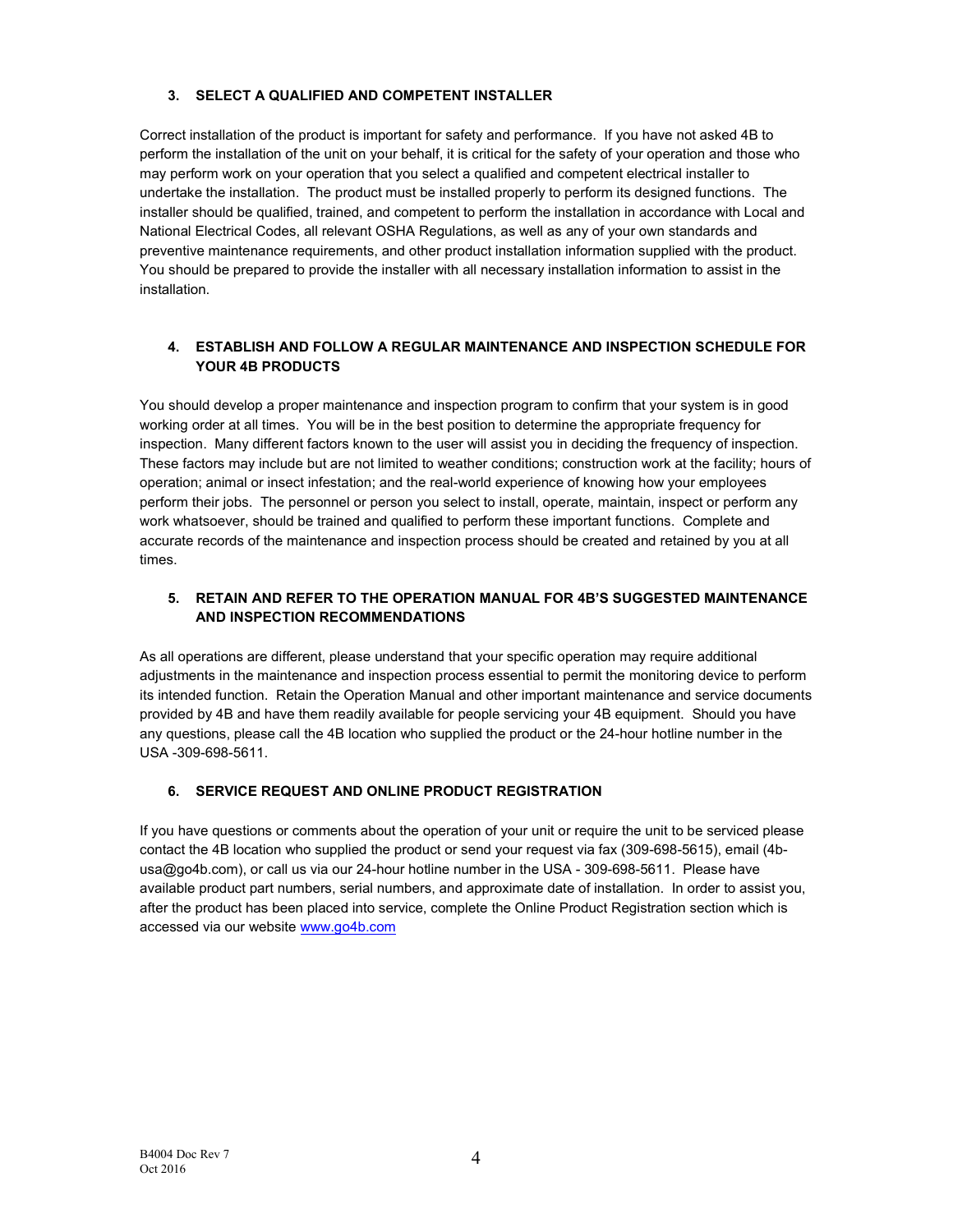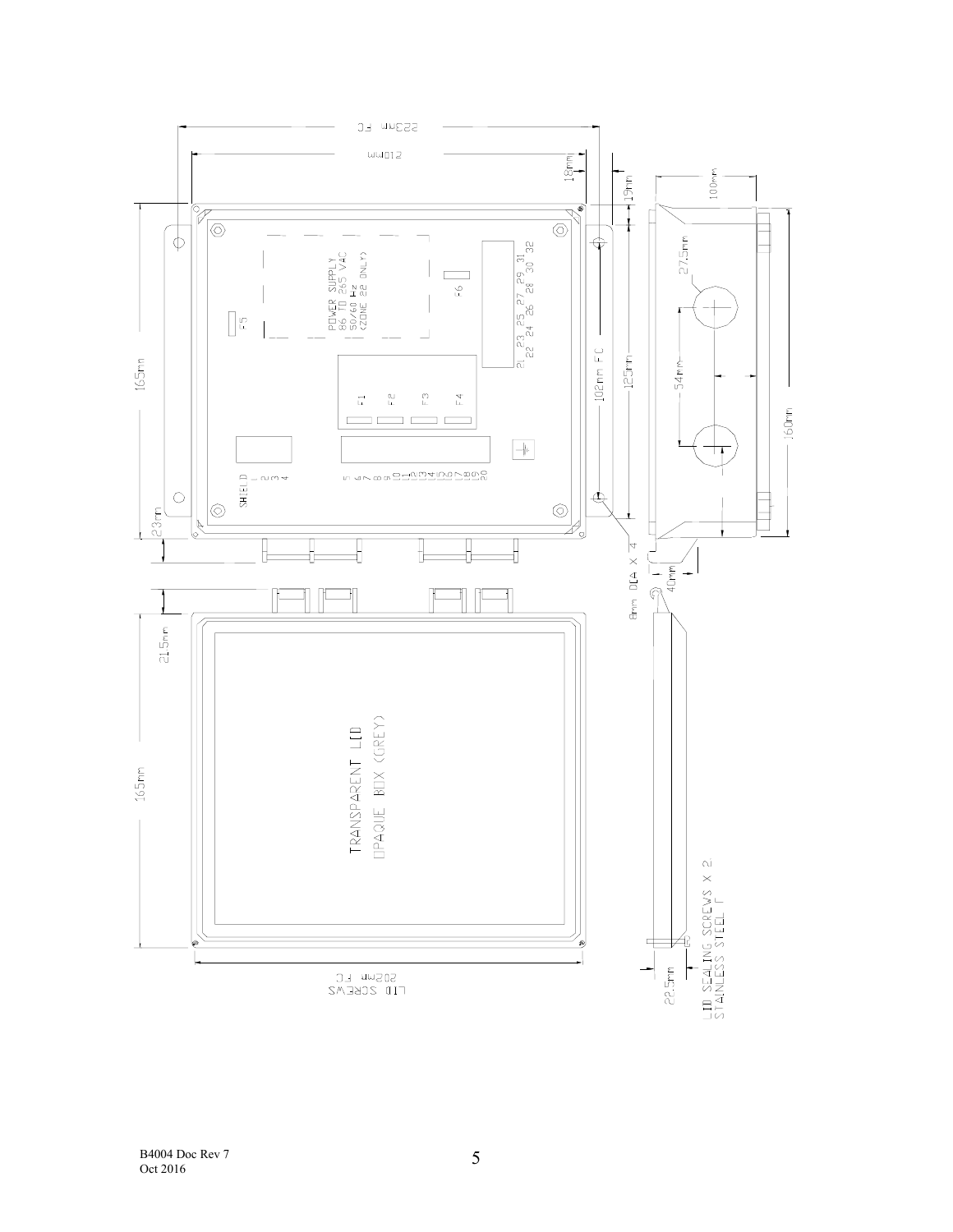# Approvals

### Certification Markings: Model B4004V4C/B4004V46C

CSA Class II, Div. 2 - Groups F, G T125°C (A4004V46C) Ex tc IIIC T125 $\degree$ C Dc IP66 Tamb -20 $\degree$ C to +45 $\degree$ C Zone 22 AEx tc IIIC T125 °C Dc IP66 Tamb -20 °C to  $+45$  °C

CSA Class II, Div. 1 - Groups E, F, G T125°C (A4004V4C) (R5004V4C - When Powered with a Class 2 Power Supply) Ex tb IIIC T125°C Db IP66 Tamb -20°C to +50°C Zone 21 AEx tb IIIC T125 °C Db IP66 Tamb -20 °C to +50 °C

Power dissipation in Watts CSA Division 1 : 12 Watts CSA Division 2 : 12 Watts

### To Open the Lid:

- 1. Disconnect power (isolate ALL circuits)
- 2. Untighten the lid securing screws
- 3. Carefully open the lid ensuring that the gasket is not damaged and remains in place

### To Close the Lid:

- 1. Check that the gasket is correctly fitted into the box groove and is undamaged.
- 2. Tighten the lid screws.
- 3. Check that the lid and box are correctly mated.

Special conditions for safe use: WARNING: Static Hazard - Clean only with a damp cloth.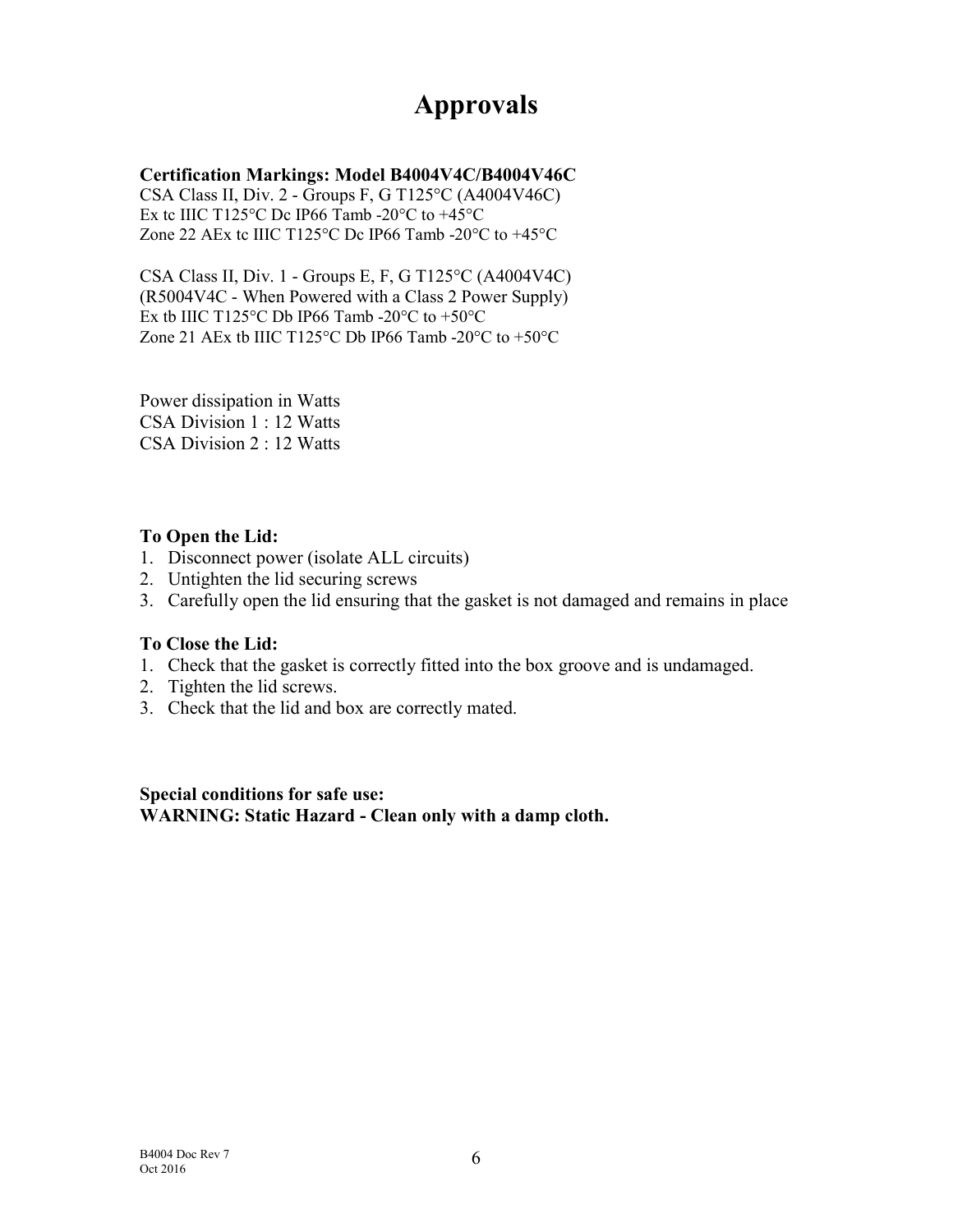# B400 ELITE BELT ALIGNMENT MONITOR

### INTRODUCTION

The B400 Elite is a microprocessor controlled unit which is able to accept signals of alignment from one or two belt conveyors and is able to cause alarm and shutdown of the conveyor and or feeders, when hazardous conditions are detected. The control unit is housed in a self contained wall-mounting enclosure, and the alignment sensors are separate items for mounting on the conveyor. The B4004V46 Elite will operate from 100 to 240y AC  $\pm 10\%$  or 24y DC  $\pm 10\%$ .

The belt alignment sensors operate in pairs to detect the correct alignment of belts used on conveyors, elevators and other similar equipment. The control unit can accept signals from pairs of sensors which may be on one or on two separate belts. When both pairs of sensors are mounted on one conveyor, they are intended to monitor each end of the belt. When both pairs of sensors are mounted on two different conveyors, they are intended to monitor the units independently.

### 1. SPECIFICATIONS

### 1.1 The Control Unit

A plastic enclosure houses the electronics and terminal connectors. The unit contains a printed circuit board to accommodate power supply circuitry, output relays, microprocessor and terminals. A short ribbon cable is connected to the lid of the enclosure where the indicator lamps are mounted. Adjustments are provided on the printed circuit board for setting up. A 'touch button' is mounted in the lid to allow the unit to be tested during operation.

| Electrical Supply (B4004V46C) |                          | 100 to 240 VAC $\pm$ 10% 50/60Hz                 |  |
|-------------------------------|--------------------------|--------------------------------------------------|--|
|                               |                          | 24 VDC $\pm 10\%$                                |  |
| Electrical Supply (B4004V4C)  |                          | 24 VDC $\pm 10\%$                                |  |
| Power Consumption             |                          | 12 WATTS (Max)                                   |  |
| Alarm Relay A Contacts        |                          | 1 Pole normally open $8A@250VAC$ Non Inductive   |  |
| <b>Alarm Relay B Contacts</b> | $\overline{\phantom{a}}$ | 1 Pole normally open $8A@250VAC$ Non Inductive   |  |
| <b>Stop Relay A Contacts</b>  |                          | 1 Pole normally open 8A@ 250VAC Non Inductive    |  |
| <b>Stop Relay B Contacts</b>  | -                        | 1 Pole normally open $8A@250VAC$ Non Inductive   |  |
| Sensor Inputs                 |                          | 10 to 30 VDC (Or same as supply)                 |  |
| <b>Sensor Supply</b>          |                          | See Note 1: Current 200 ma available per sensor  |  |
| Terminals                     |                          | Power $2.5$ mm <sup>2</sup> 16 AWG max           |  |
|                               |                          | Signals $2.5$ mm <sup>2</sup> 16 AWG max Plug In |  |
| Protection                    |                          | Class II, Division 1, Groups E, F & G (V4)       |  |
|                               |                          | When powered with a class2 power supply.         |  |
|                               |                          | Tamb -20 $\degree$ C to +50 $\degree$ C IP66     |  |
|                               |                          | Class II, Division 2, Groups F & G (V46)         |  |
|                               |                          | Tamb -20 $\degree$ C to +45 $\degree$ C IP66     |  |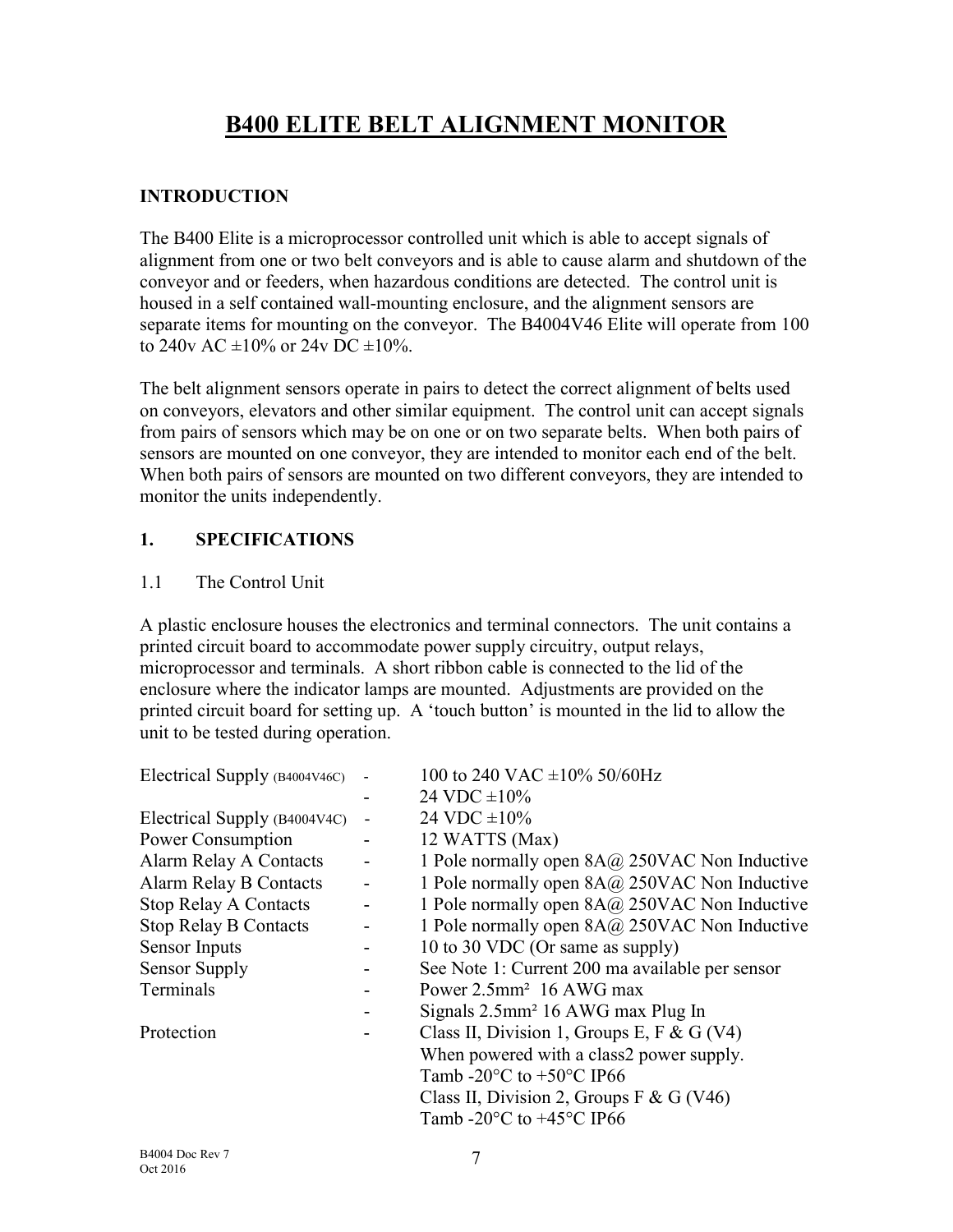| Height<br>Width<br>Depth<br><b>Fixing Centres</b><br>Cable Entry<br>Weight<br><b>Status Indicator Lamps</b> | 9.7", 246mm<br>7.4", 188mm<br>$4$ ", 102mm<br>8.75" high x 4" wide, 223mm x 102mm<br>2 Holes $1\frac{1}{8}$ " DIA, 27.5mm, $\frac{3}{4}$ " CONDUIT<br>3lbs, 1.3Kg<br>Viewed through front panel<br><b>POWER</b><br><b>SENSOR 1A</b><br><b>SENSOR 2A</b><br>MISALIGNMENT A<br><b>SENSOR 1B</b><br><b>SENSOR 2B</b> |  |
|-------------------------------------------------------------------------------------------------------------|-------------------------------------------------------------------------------------------------------------------------------------------------------------------------------------------------------------------------------------------------------------------------------------------------------------------|--|
|                                                                                                             | <b>MISALIGNMENT B</b><br><b>ALARM</b>                                                                                                                                                                                                                                                                             |  |
|                                                                                                             | <b>STOP A</b>                                                                                                                                                                                                                                                                                                     |  |
|                                                                                                             | <b>STOP B</b>                                                                                                                                                                                                                                                                                                     |  |
| <b>Touch Button</b>                                                                                         | <b>TEST</b>                                                                                                                                                                                                                                                                                                       |  |
| Internal adjustments                                                                                        |                                                                                                                                                                                                                                                                                                                   |  |
|                                                                                                             | Alarm Delay Low/High Sensor Inputs A<br>Alarm Delay Low/High Sensor Inputs B                                                                                                                                                                                                                                      |  |

- Stop Delay Low/High Sensor Inputs A
- Stop Delay Low/High Sensor Inputs B
- Belt misalignment when signal Low/High A
- Belt misalignment when signal Low/High B

### 1.2 The Belt Alignment Sensors

The B400 Elite has been optimised to work with TouchSwitch type TS2V4C (24 VDC only) Capacitance sensor BS15V10A (24 VDC 5 wire) The above sensors are certified Class II Division1 Groups E,F&G

You may use any device which has a voltage free contact available such as a relay, a micro switch or other mechanically operated switch. The B400 inputs are rated at 30 VDC at 20ma maximum.

Other sensors may also be used but the application may vary from the examples given in this manual. Please contact your supplier if you wish to consider other alternative sensor types. The **maximum** power available to sensors is 200ma per sensor (see page 9).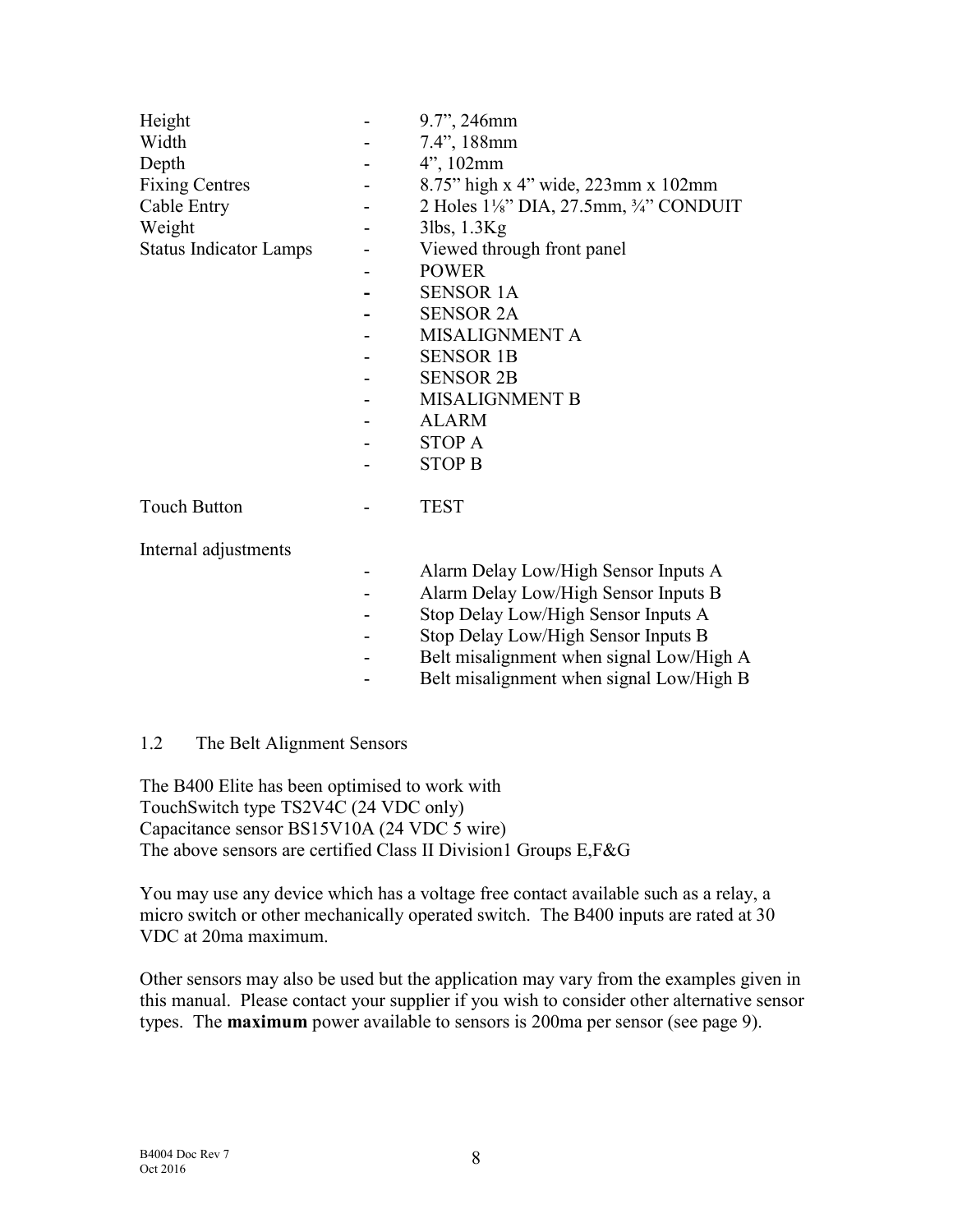### 2 INSTALLATION INSTRUCTIONS

Warning: Always lock-out and tag-out the machine prior to installation and set-up.

### Wiring: All Wiring Must Be In Accordance With Local and National Electrical Codes and Should Be Undertaken By an Experienced and Professional, Qualified Electrician.

### 2.1 The Control Unit

The Control Unit box should be installed in a suitable control or starter switch room and mounted at an eye level position so that the warning lights can be readily seen. The box should have sufficient space to open the lid for wiring and adjustment. An audible alarm, sounder or visual indicator lamp can be installed in or outside of the control room.



The Control Unit is susceptible to static voltage. Connection of a clean ground to terminal 31 is essential for optimum performance. Prior to this connection, static handling precautions should be taken.

### Enclosure Installation:

- a. The IP66 rating of the enclosure must be maintained when used in Zone 20 and 21 dust environment. You must use the correct cable, glands and sealing arrangement and in accordance with the installation codes detailed in local national regulations
- b. Where other certified components are used as part of the assembly or installation procedure, the user must take in to account any limitations which might be listed on the relevant certificates.
- c. The box is supplied with  $2 \times 27.5$ mm ( $1\frac{1}{8}$ ) pre drilled holes in the bottom face. Unused entry apertures must be sealed using component certified stopping plugs Hawke International type 375 or 387. The end user must install component or apparatus certified stopping plugs and cable glands in strict accordance with the manufacturer's instructions. Further holes must not be added to the enclosure as this will invalidate any warranty and the product certification.
- d. All wiring must be carried out in accordance with relevant codes of practice and / or instructions.
- e. The voltage and current and maximum power dissipation shown on the box label must not be exceeded.
- f. The wiring insulation must extend to within 1 mm of the metal face of the terminal.
- g. All leads must be insulated for the appropriate voltage.
- h. Not more than 1 single or multiple strand cable is to be connected to any terminal unless multiple conductors have previously been joined in a suitable manner (e.g. boot lace ferrule) such that they present a single connection point to the terminal.
- i. A parallel shaft screwdriver of the correct size should always be used when tightening terminals.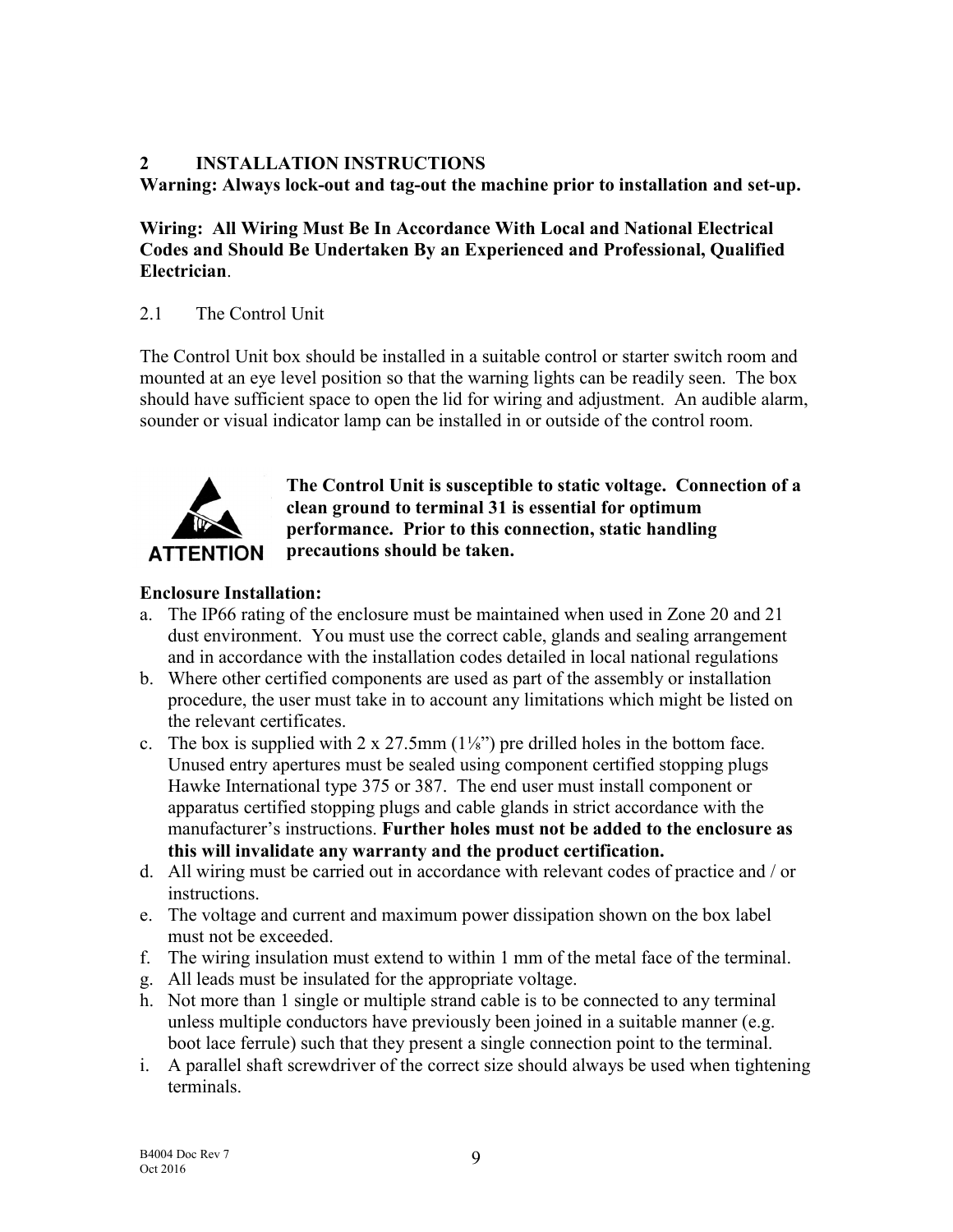- 2.2 The Alignment Sensors
- . Two alignment sensors are required to be mounted on each conveyor/elevator. See page 6 for recommended types

### 3 ELECTRICAL WIRING

Refer to Drawings D to J

Terminal (Shield) is used to provide a continuous shield connection for the communications cable and is not grounded in the B400

Terminal 1 and 2 (A+ and B-) are used for the RS485 serial communications bus (HotBus). Care should be taken to ensure that the connections are observed. Incorrect connection can result in loss of communications between nodes.

### WARNING: under no circumstances must the power supply connection be allowed to come into contact with these terminals; to do so would result in the failure of the communications interface.

Terminals 3 and 4 (+ and 0V) are used to provide a 24 DC supply to the HotBus network node when required. This supply can be disabled by switch SW2 and is protected by F5.

Terminal 5 is used to provide +24 VDC power to sensor 1A and is protected by F1 Terminal 6 is used as input signal for channel 1A Terminal 7 is not connected Terminal 8 is 0 VDC for sensor 1A

Terminal 9 is used to provide +24 VDC power to sensor 2A and is protected by F2 Terminal 10 is used as input signal for channel 2A Terminal 11 is not connected Terminal 12 is 0 VDC for sensor 2A

Terminal 13 is used to provide +24 VDC power to sensor 1B and is protected by F3 Terminal 14 is used as input signal for channel 1B Terminal 15 is not connected Terminal 16 is 0 VDC for sensor 1B

Terminal 17 is used to provide +24 VDC power to sensor 2B and is protected by F4 Terminal 18 is used as input signal for channel 2B Terminal 19 is not connected Terminal 20 is 0 VDC for sensor 2B

Terminals 21 and 22 are volt free Alarm contacts for Alarm relay B rated 250 VAC  $@$  8 Amp non inductive.

B4004 Doc Rev 7 Oct 2016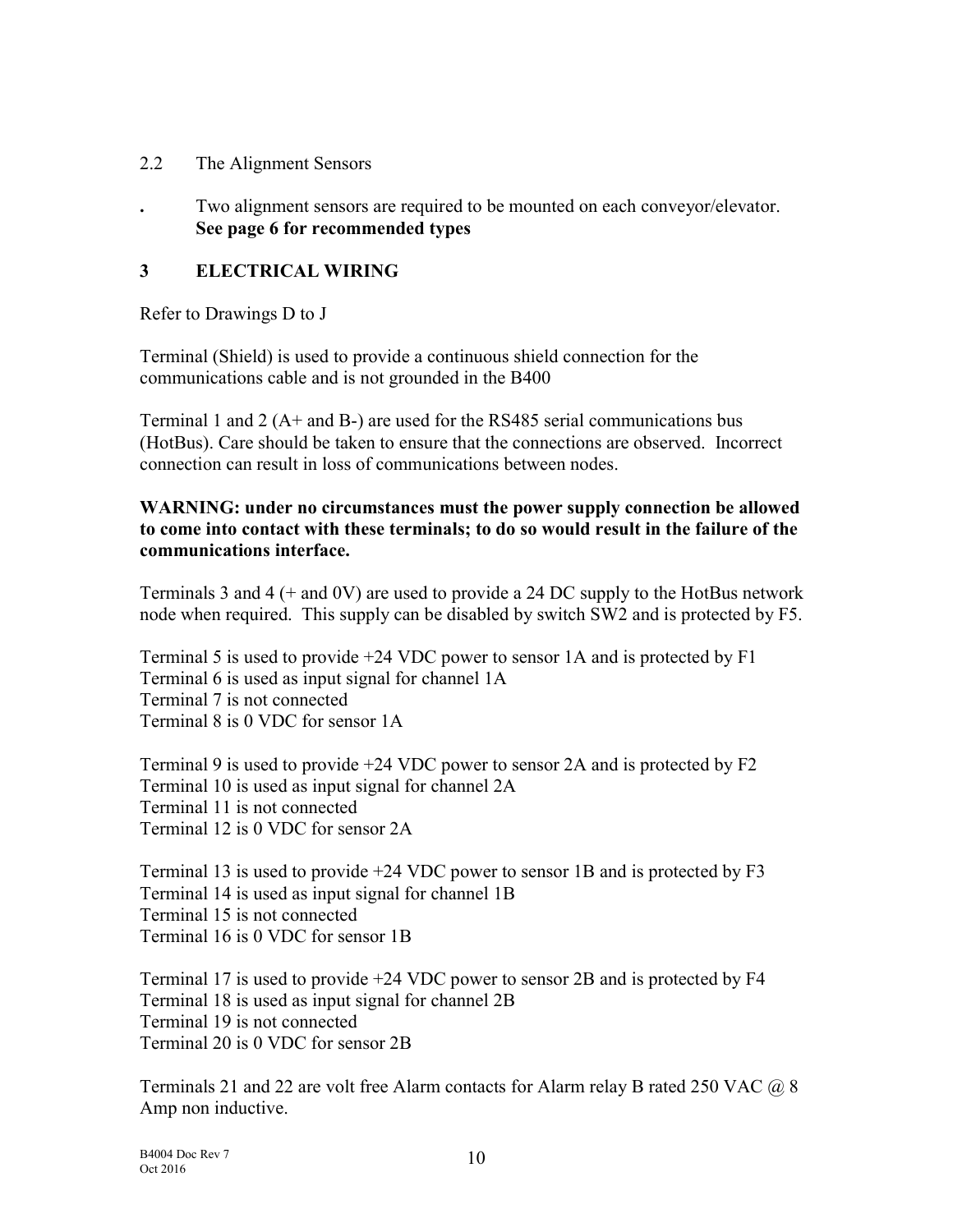Terminals 23 and 24 are volt free Alarm contacts for Alarm relay A rated 250 VAC  $@8$ Amp non inductive.

Terminals 25 and 26 are volt free Stop contacts for Stop relay B rated 250 VAC  $\omega$  8 Amp non inductive.

Terminals 27 and 28 are volt free Stop contacts for Stop relay A rated 250 VAC @ 8 Amp non inductive.

Terminals 29 and 30 are for the AC power supply. This is only fitted when the B4004V46C is to be used in a Zone 22 application. The AC supply can be between 100 and 240 Volts  $\pm$  10% 50/60 HZ.

Terminal 31 is used for a ground (earth) -ve terminal when using a mains power supply or a 0 VDC terminal when using a separate DC power supply.

Terminal 32 is used for a positive +ve terminal when powering the B400 from a separate 24 VDC power supply.

### Fuses:

It is very important to observe the fuse ratings used on the B400 elite. The following fuse ratings MUST apply. See page 3 for the position of the fuses. Fuses 1 to 4 are located on the underside of the plug in circuit board to provide mechanical protection.

F1 to F5 must have a maximum rating of 200ma when used in a Zone 21 installation. F1 to F4 has a recommended maximum rating of 200ma when used in a Zone 22 installation. F5 can be 2 amp maximum.

F1 to F4 are used to limit the current available to each of the 4 sensors. F5 is used to limit the current available to the internal electronics and terminals 3 and 4.

F6 is used to protect the AC power supply and should have a 2 Amp rating. This fuse is only required when used in Zone 22 installations.

In order to maintain the product certification, these fuses MUST be replaced with equivalent fuses at the same rating. Failure to do so will invalidate the certification and any warranties which may exist.

### 4 OPERATING INSTRUCTIONS

### 4.1 Adjustment of Alignment Sensors

Note: If the control unit is mounted in a hazardous area, switch the electrical supply  $\overline{OFF}$ before opening the lid of the control unit to make the following adjustments. Close the lid before switching the electrical supply  $ON$ . Repeat this each time an adjustment is required inside the control unit.

Ensure that the Alignment Sensors have been correctly mounted as described in paragraph. 2.2. At this point it will be necessary to start the belt. Note that until the sensors are correctly set up and adjusted, the belt may not run continuously subject to the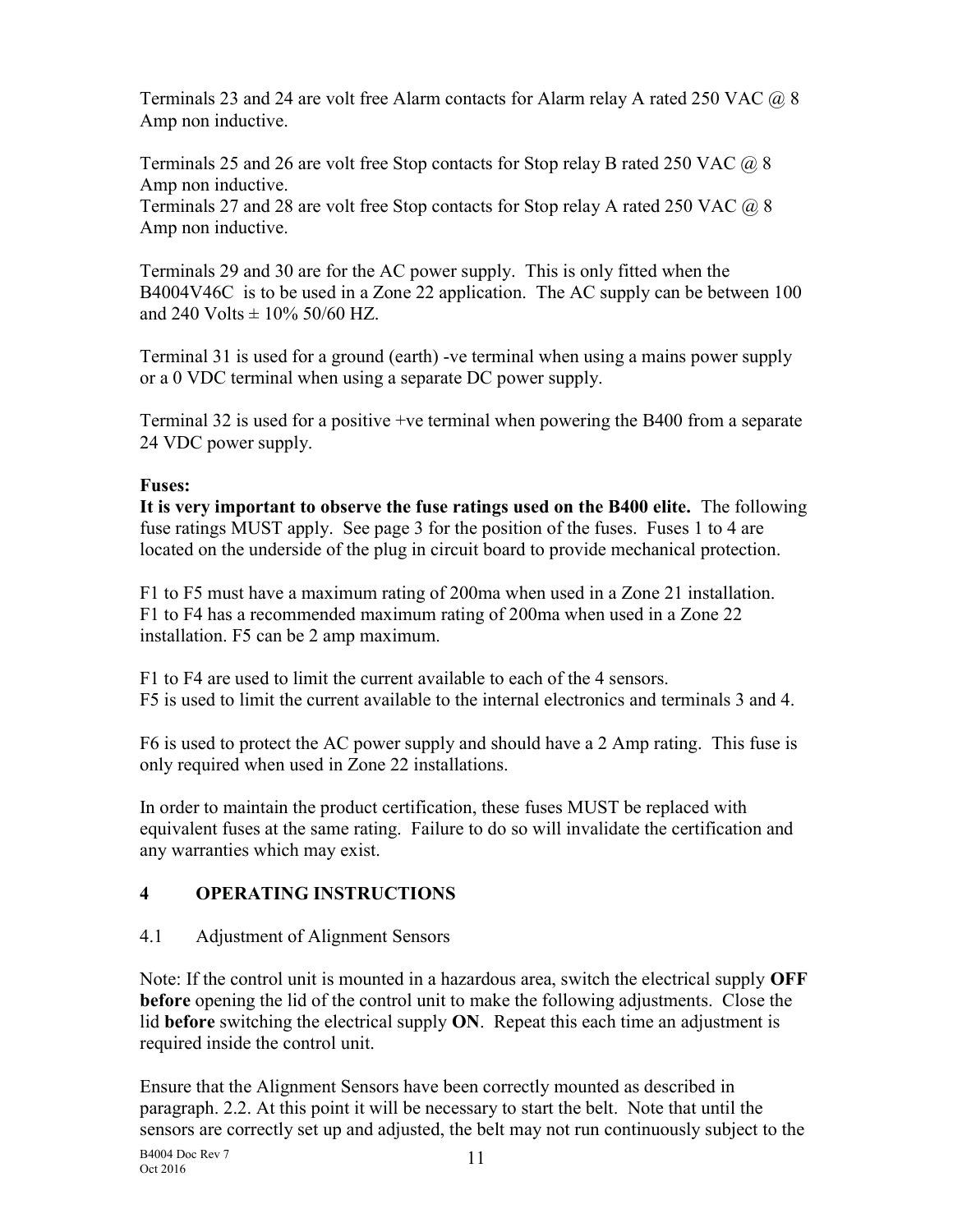method of wiring to the motor starter. With the belt running and correctly aligned, adjust the sensitivity control potentiometers on each sensor in order to ensure a stable signal that is not affected by things such as vibration or loose material. When all sensor adjustments are complete, test the complete assembly to ensure that both sensors operate as expected.

### 4.2 Adjustment of Switches

### When used in a Zone 21 installation, ensure that the electrical supply to the control unit is OFF before opening the control unit lid.

Open the lid of the control unit and locate 8 small slide switches, near the left hand row of terminals. Initially all 8 switches should be in the left position.

SWITCH 1 (Top) sets the delay between detecting a misalignment condition for sensors 1A and 2A, and energising ALARM RELAY 'A'. Left = 5secs, Right = 30secs

SWITCH 2 Sets the delay between detecting a misalignment condition for sensors 1B and 2B, and energising ALARM RELAY 'B'. Left = 5secs, Right = 30secs

SWITCH 3 Sets the delay between energising ALARM RELAY 'A' and de-energising STOP RELAY 'A'. Left =  $30$ secs, Right =  $60$ secs.

SWITCH 4 Sets the delay between energising ALARM RELAY 'B' and de-energising STOP RELAY 'B'. Left =  $30$ secs, Right =  $60$ secs.

SWITCH 5 Sets the normal operating level for the sensors 1A and 2A. Set to the left (HIGH) position expects the signal from the sensor to be normally high and to go low when a misalignment is detected. Set to the right (LOW) position expects the signal from the sensor to be normally low and to go high when a misalignment is detected.

SWITCH 6 Sets the normal operating level for the sensors 1B and 2B. Set to the left (HIGH) position expects the signal from the sensor to be normally high and to go low when a misalignment is detected. Set to the right (LOW) position expects the signal from the sensor to be normally low and to go high when a misalignment is detected.

It is recommended that the B400 should be used with switch 5 and 6 set to the high position and with the appropriate sensor connections as this provides 'fail safe' detection. In this mode, should the wiring become cut or if a sensor was to fail, then the B400 would see this as a misalignment and stop the conveyor/elevator which is a safe position in which to fail.

SWITCH 7 & 8 are not used.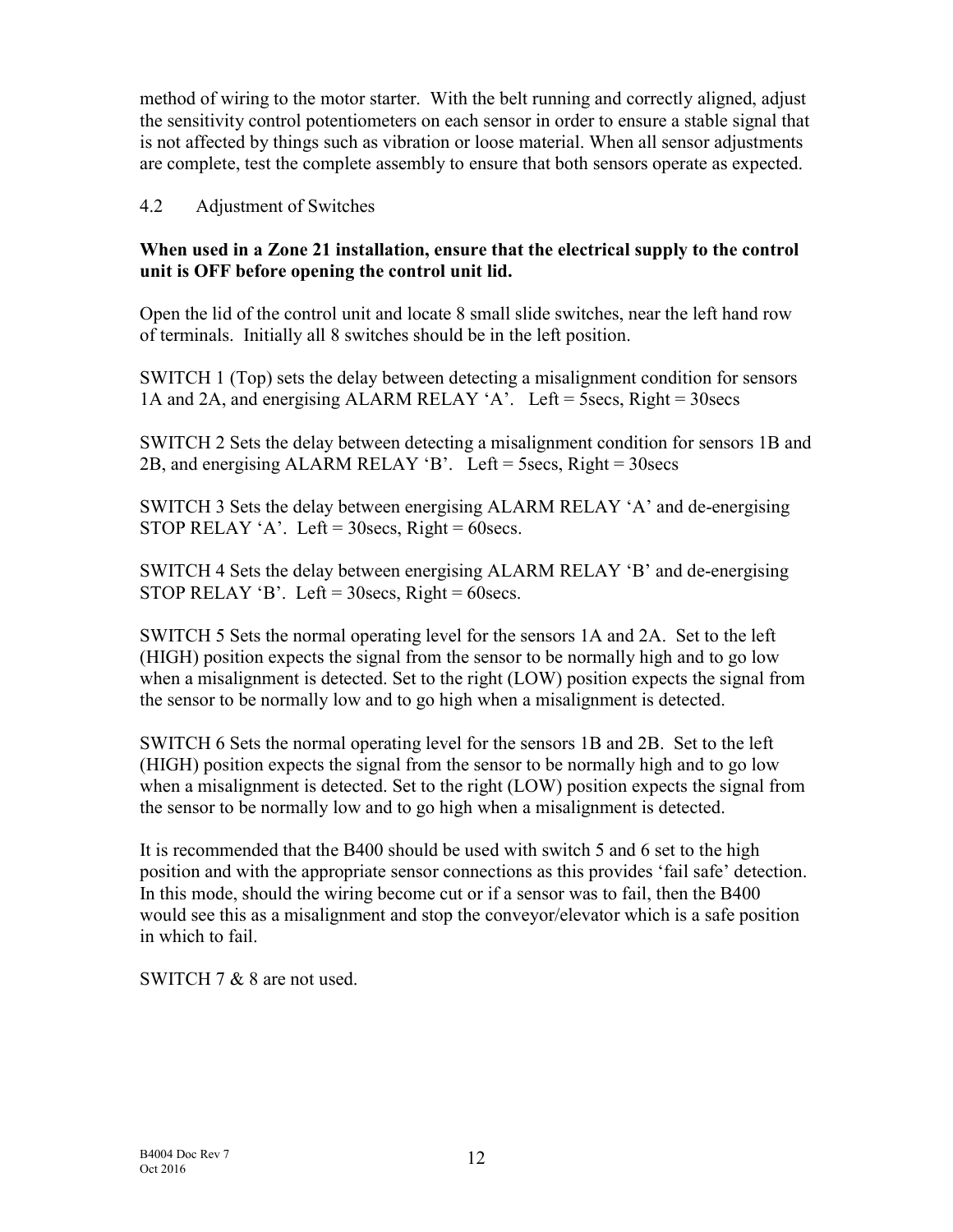### 4.3 The TEST function

### 4.3.1 Normal Test

The B400 Elite is equipped with a self test function, initiated by the test touch button on the lid of the control unit. When the button is touched the Alarm lamp flashes and then the following automatic test is initiated as the button is released.

- 1. All lamps illuminate the ALARM lamp continues to flash
- 2. After 5 seconds all lamps return to their normal conditions

This test can be performed when the elevator is running or stopped and tests the correct function of the microprocessor and of all lamps.

### 4.3.2 Extended Test

If the Normal Test is initiated as in 4.3.1 and if the test touch button is touched again, while the ALARM lamp is flashing, the extended test operates as follows:

- 1. All lamps illuminate the ALARM lamp continues to flash
- 2. Touching the test sensor again
- 3. The ALARM and STOP A lamps flash for a further 5 seconds (8 seconds total time)
- 4. The ALARM RELAY and STOP RELAYS are inverted and the ALARM, STOP A and STOP B lamps flash
- 5. After 3 seconds all lamps and relays return to their normal conditions

If this test is performed when the elevator is not running, the Alarm will sound but the STOP RELAYS will have no effect on the conveyor/elevator. If this test is performed when the conveyor/elevator is running, the Alarm will sound and the STOP RELAYS will stop the conveyor. If this test is performed when the B400 has stopped a conveyor, the relevant stop relay will re-energise during the test. This test should be performed on a regular basis to check the safety of the installation.

The touch button has been designed to ignore the first 0.5 seconds of touch; this is to reduce the possibility of accidental activation. Once activated as indicated by the led adjacent to the touch pad, removing the finger deactivates the button, if you leave your finger in place, the touch button will only remain active for approximately 2 seconds before automatically de-activating again. The touch button continuously recalibrates in order to eliminate the effects of static, dust or moisture build up on the surface.

### 4.4 Power up state

The B400 Elite conducts a self test at power up. After the self test is complete stop relays A and B will both energise, allowing the conveyor(s) to be started. If a belt or sensor is misaligned at this point, then the misalignment cycle will begin. On completion of the cycle, the stop relay associated with the sensor will de-energise and not allow starting of the conveyor or it will stop the conveyor if already started.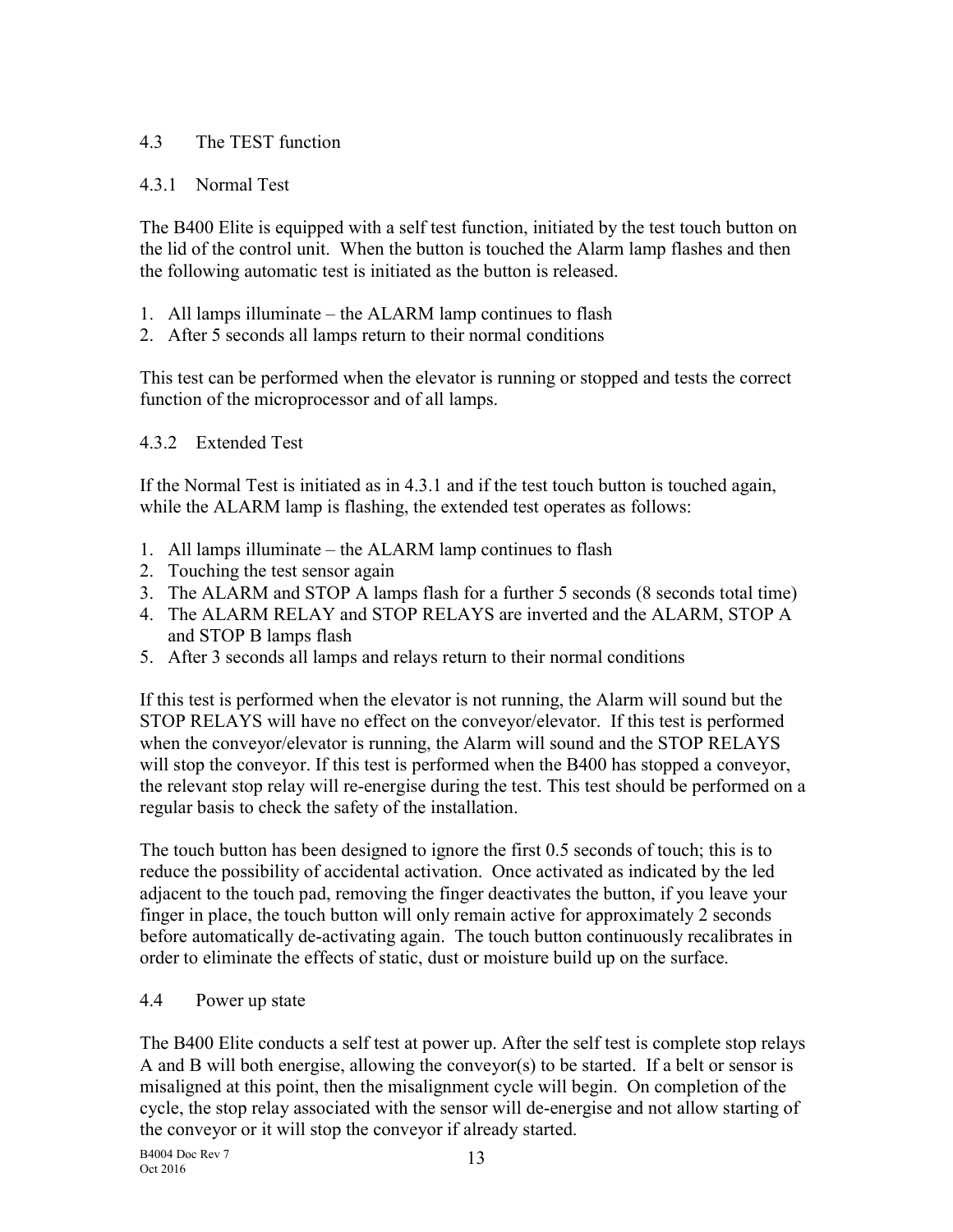### 4.5 Normal Running

As long as the relevant sensors both detect correctly, the belt is considered to be running normally and the relevant STOP relay will remain energised and the STOP indicator lamps will remain off.

### 4.6 Normal Stopping

The conveyor may be stopped at any time in the usual manner. The B400 will not interfere with this process unless you have wired the stop relays in series with the conveyor motor contactor circuits and a belt misalignment has been detected.

### 4.7 Misalignment Alarm

If one of the sensors detects a belt misalignment and this misalignment persists for more than 2 seconds, the amber belt misalignment led will illuminate. After a 5 or 20 seconds (set by either switch 1 or switch 2) the red alarm led will be illuminated and the relevant alarm relay will energise. If the belt becomes realigned again during this period, the misalignment led, alarm led and alarm relay will automatically be reset.

### 4.8 Misalignment Stop (Shutdown)

If the alarm relay remains energised for a time which is longer than 30 or 60 seconds (set on switch 3 or 4), the relevant STOP RELAY will de-energise and the relevant STOP lamp will energise. If the B400 is wired to operate with two independent conveyers, then only the conveyor with the misaligned belt will be stopped.

### 4.9 Restarting

If the conveyor has been stopped due to a belt misalignment alarm, you must first correct the belt misalignment before attempting to restart the conveyor. Failure to correct the problem will result in the B400 preventing the restart of the conveyor because the stop relay will be de-energised.

### 4.10 Two Separate Conveyors

If the A1+A2 and B1+B2 sensors are fitted to two separate conveyors, the above descriptions 4.1 to 4.9 apply separately to each belt and separate ALARM and STOP relays can be used.

### 4.11 One Conveyor with Four Sensors

If the A1+A2 and B1+B2 sensors are mounted on the same conveyor/elevator, (for example  $A1+A2$  at the far end and  $B1+B2$  at the near end) the control unit will differentiate between misalignment faults at the two sensor locations. Normally, the two STOP relays would be connected so that either/both can stop the conveyor and either/both alarm relay will operate the alarm indicator.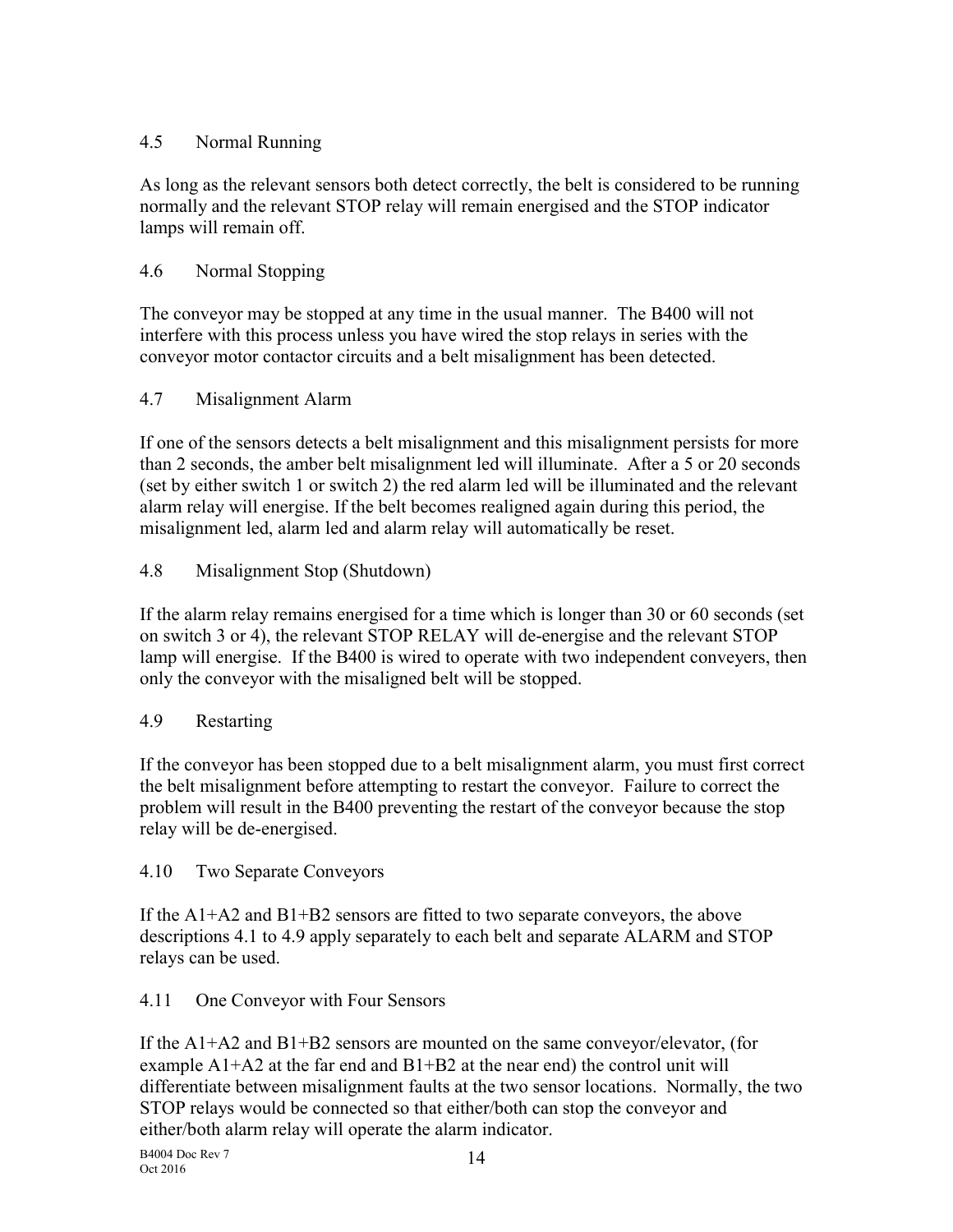### 4.12 Liability and Indemnity:

- 1) In respect of installation or applications of the goods as parts or components of other goods or machinery the buyer shall be solely responsible for the compliance and the installation with safety regulations issued by competent authorities and in force at the place of operation and/or for its compliance with any terms of insurance notified by the Buyer's insurance for personal injury or damage to property or loss of profit though fire, explosion, gas, or otherwise.
- 2) Neither the company nor its suppliers shall in any circumstances whatsoever be liable for any loss or damage suffered by the Buyer or by any third party howsoever caused involving any person, property, or interest, suffered by the Buyer or any third party directly or indirectly in connection with the use, functioning or state of the goods, unless the same shall arise out of the Company's negligence.
- 3) The buyer shall indemnify the Company against all actions, claims, or demands by third parties, whether in tort or otherwise, howsoever arising, directly or indirectly, in connection with the use, functioning or state of the goods or in connection with the performance of service.

### Limitation of Liability

Without prejudice to the foregoing, the Company shall in no circumstances be liable:

- 1) For any incidental or consequential loss or damage suffer by the buyer, including without limitation, delay, detention, loss of production, loss of profit, or liability to third parties except liability for personal injury or death arising out of negligence by the Company.
- 2) For any loss or damage covered by the insurance or which would ordinarily be covered by the insurance.

### Warranty

The equipment is covered by 12 months warranty from the date of dispatch. Any faults arising due to faulty materials or workmanship in the original equipment within the warranty period will be corrected free of charge providing the equipment is returned to us freight paid.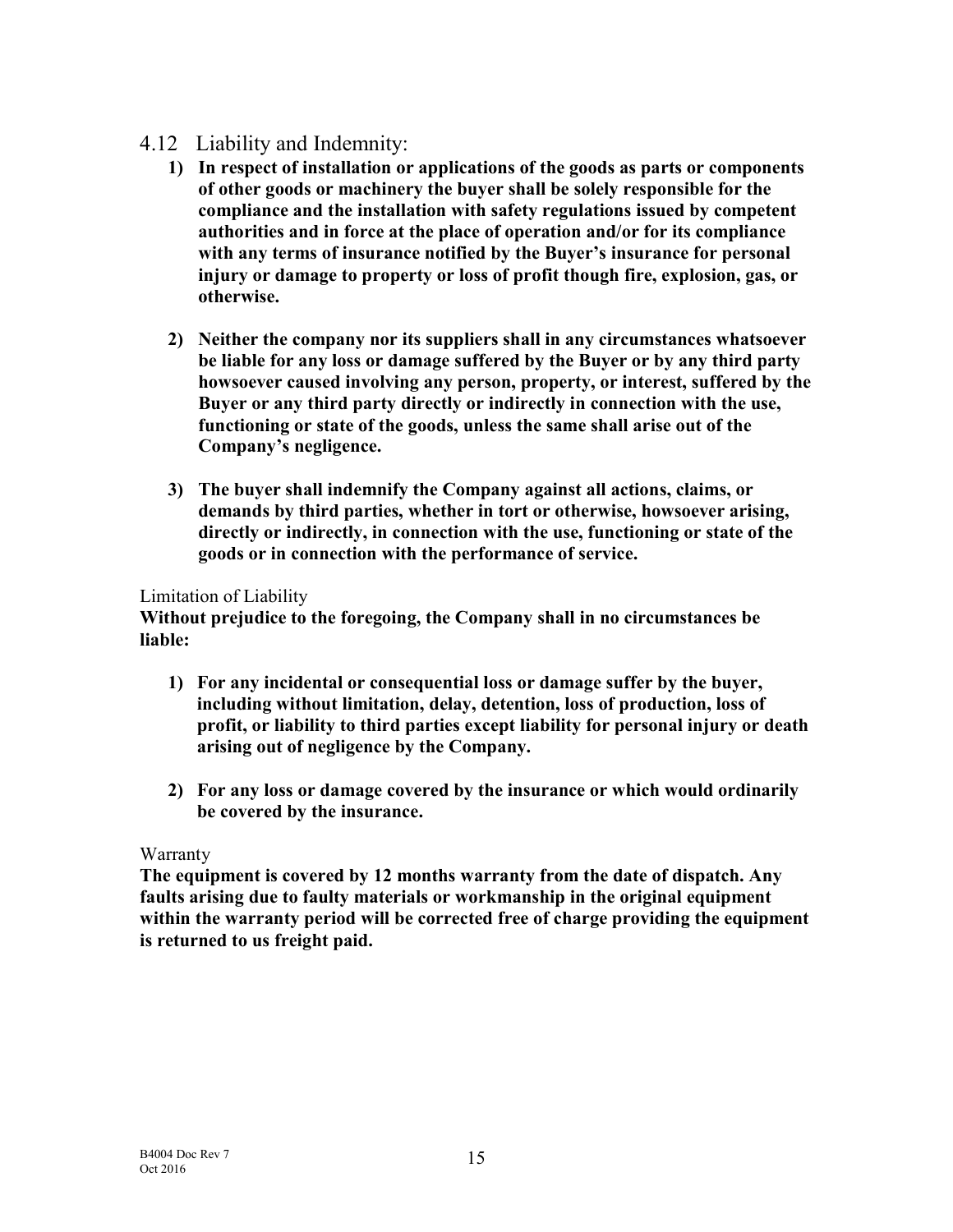Contact Information.

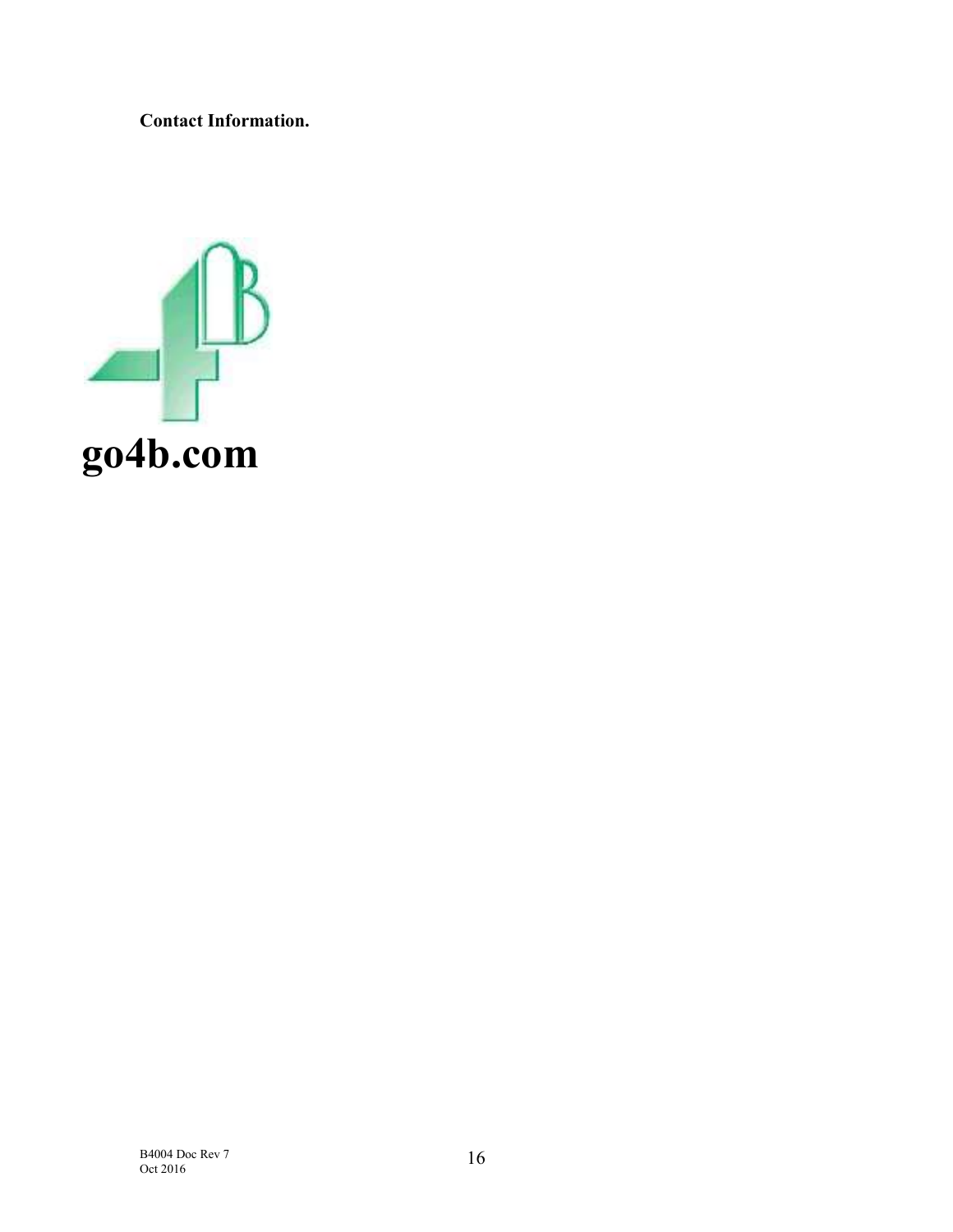### **CHECKLIST**

### For problems after initial start-up

- 1. Is there excessive interference on the electrical power supply? Power conditioners and surge (spike) suppressor may have to be fitted.
- 2. Has the wiring for the Sensors been routed away from power cables? See paragraph 2.2.
- 3. Are the Sensors mounted away from plastic abrasion liners (which could cause static interference), electric motors and other magnetic fields?
- 4. Is the B400 Elite circuit properly grounded?
- 5. Is the conveyor/elevator grounded to prevent static build-up?
- 6. Is the belt running true?
- 7. Does the belt stay in alignment when material is fed onto it?
- 8. Is the conveyor/elevator belt tightened up sufficiently to prevent belt slip and misalignment?
- 9. Have the Sensors been mounted rigidly and free from vibration?
- 10. Check that the Sensors do not foul the equipment.
- 11. Is the Micro-processor control unit overheating, if so mount in a temperaturecontrolled environment of maximum temperature 104°F (40°C).
- 12. Check that high powered 'Walkie Talkie' radios are not operated immediately near the B400 Elite control unit or Sensors as this will affect the performance.
- 13. If your conveyor/elevator has a weighted take up please ensure that there is sufficient weight on it to prevent belt slip.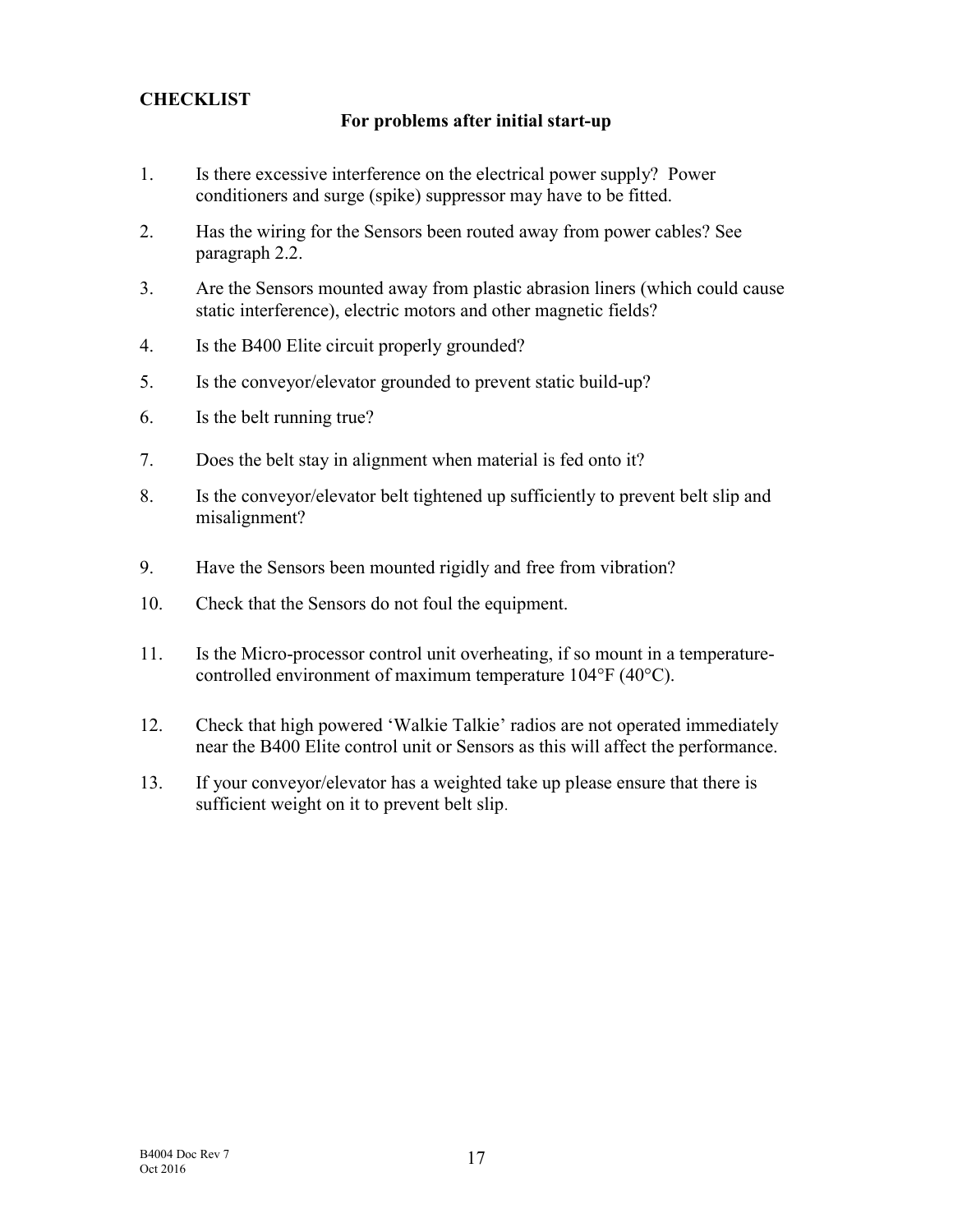## 5 FAULT FINDING CHART

| <b>SYMPTOM</b>                                                               | <b>CAUSE</b>                                                                                            | <b>REMEDIAL ACTION</b>                                                       |
|------------------------------------------------------------------------------|---------------------------------------------------------------------------------------------------------|------------------------------------------------------------------------------|
| LED on Alignment Sensor<br>flashes                                           | The sensitivity is<br>incorrectly adjusted.<br>Wiring connection faulty                                 | Adjust the sensitivity until<br>the signal is stable<br>Check wiring         |
| LED on Alignment Sensor<br>does not change state                             | Sensor adjustment incorrect<br>Interference in wiring                                                   | Sensitivity adjustment to<br>high<br>Use shielded cable and rigid<br>conduit |
| Sensor LED on Control unit<br>does not change when the<br>belt is misaligned | Sensor position wrong<br>Sensor not operating<br>Wiring Fault<br>Sensor connected to wrong<br>terminals | See section 1 above<br>Check wiring                                          |
| Wrong Sensor LED on unit<br>lights                                           | Sensor connected to wrong<br>input                                                                      | See drawings H to J                                                          |
| Alarm LED on                                                                 | Belt misaligned                                                                                         | Check belt                                                                   |
| Stop LED on                                                                  | Stop condition occurred<br>Belt misaligned                                                              | Check belt<br>Check sensors                                                  |
| Belt fails to start                                                          | Belt alignment incorrect<br>Sensor alignment incorrect<br>Wiring fault                                  | Check belt<br>Check sensor alignment<br>Check wiring                         |
| Belt starts but fails to keep<br>running                                     | Belt alignment incorrect<br>Sensor alignment incorrect<br>Wiring fault                                  | Check belt<br>Check sensor alignment<br>See drawings H to J                  |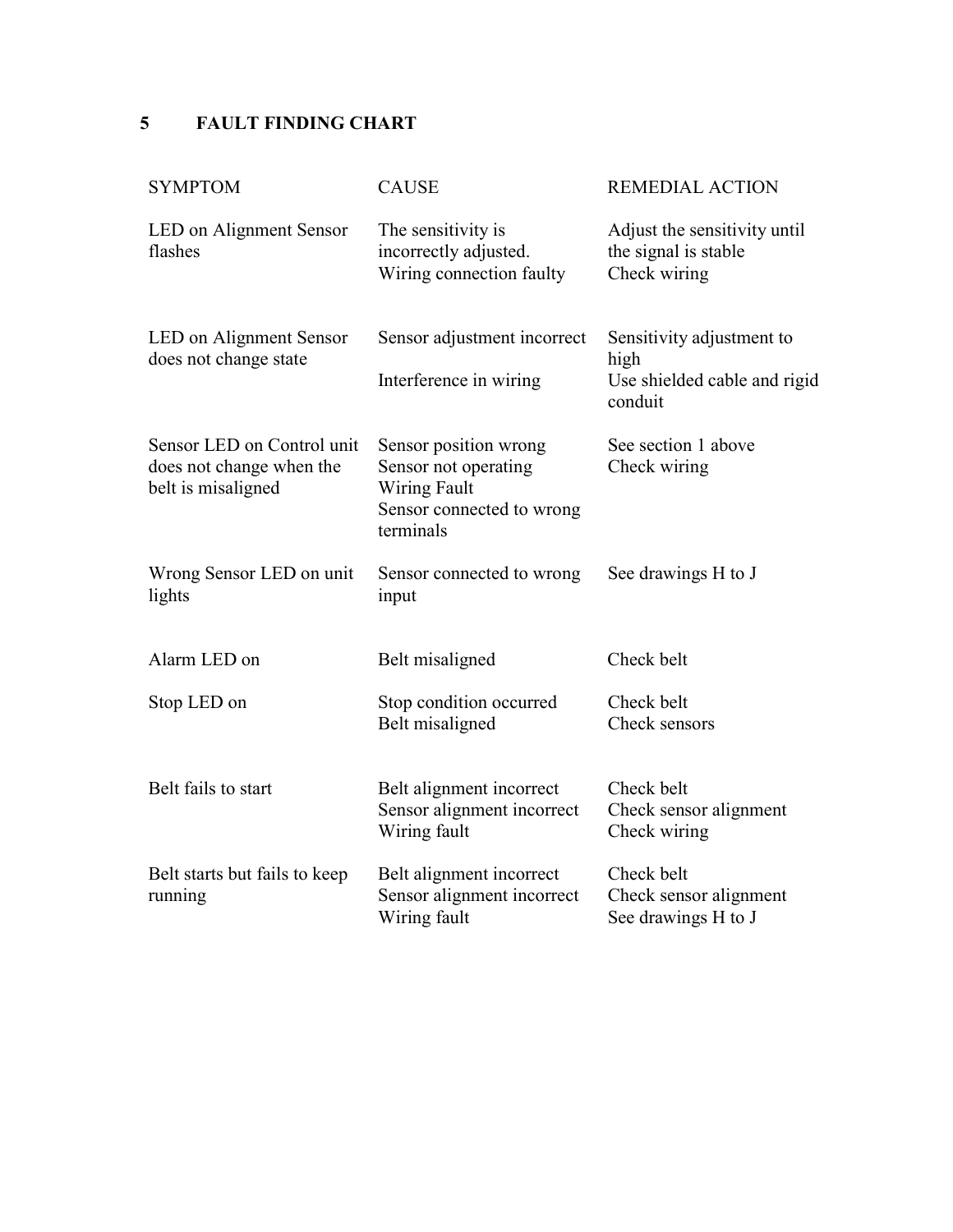# Drawing 'A'



\* OR FAR AND NEAR END OF ONE CONVEYOR BELT

This drawing represents a general arrangement for the components used in a typical B400 installation. The following pages give more details about the mechanical and electrical requirements of the B400 and the sensors available for use with it.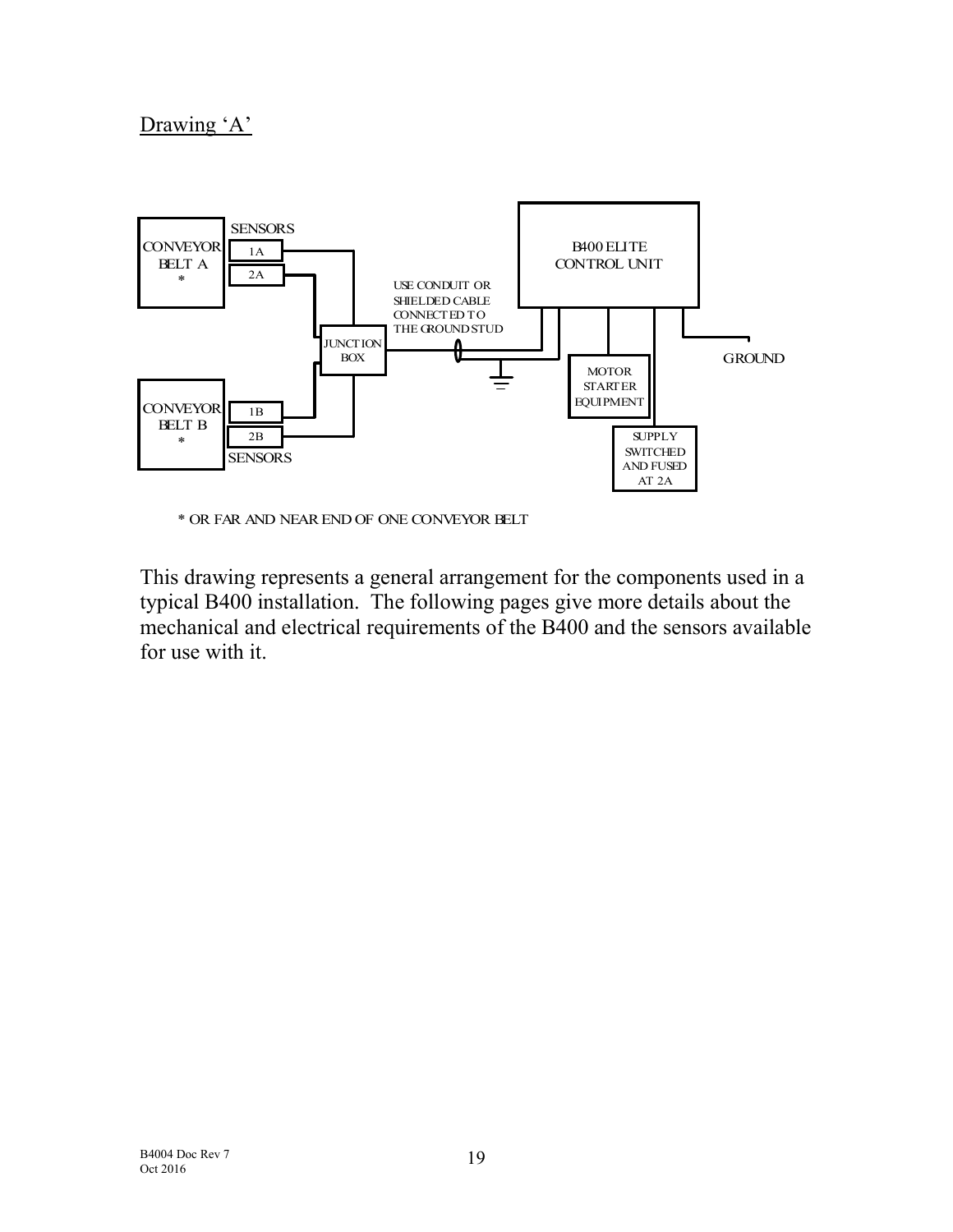# Examples of sensor positioning for belt misalignment detection.



This method detects belt misalignment in either direction.

# Drawing 'B'

# When using the BS15V10A sensor in this way it is recommended that you set switch 5 and/or 6 to the left (high) position in order to provide failsafe operation.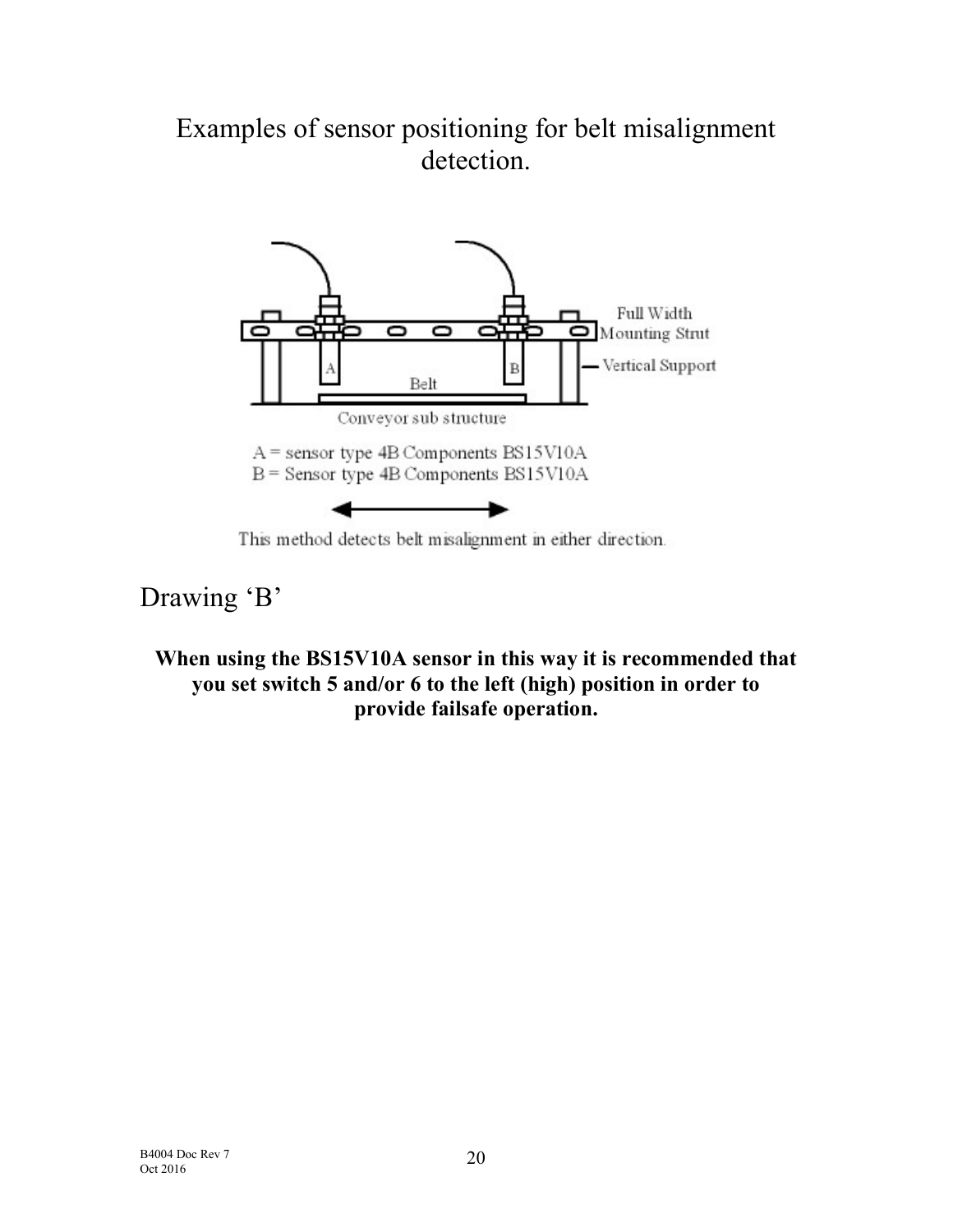

Detecting belt misalignment in either direction

This example represents one method of locating the TouchSwitch sensors for detecting belt alignment. The exact number of sensors and their location is dependant upon the application.

# Drawing 'C'

Refer to the wiring section (Drawings H to J) for connections details for the different sensors.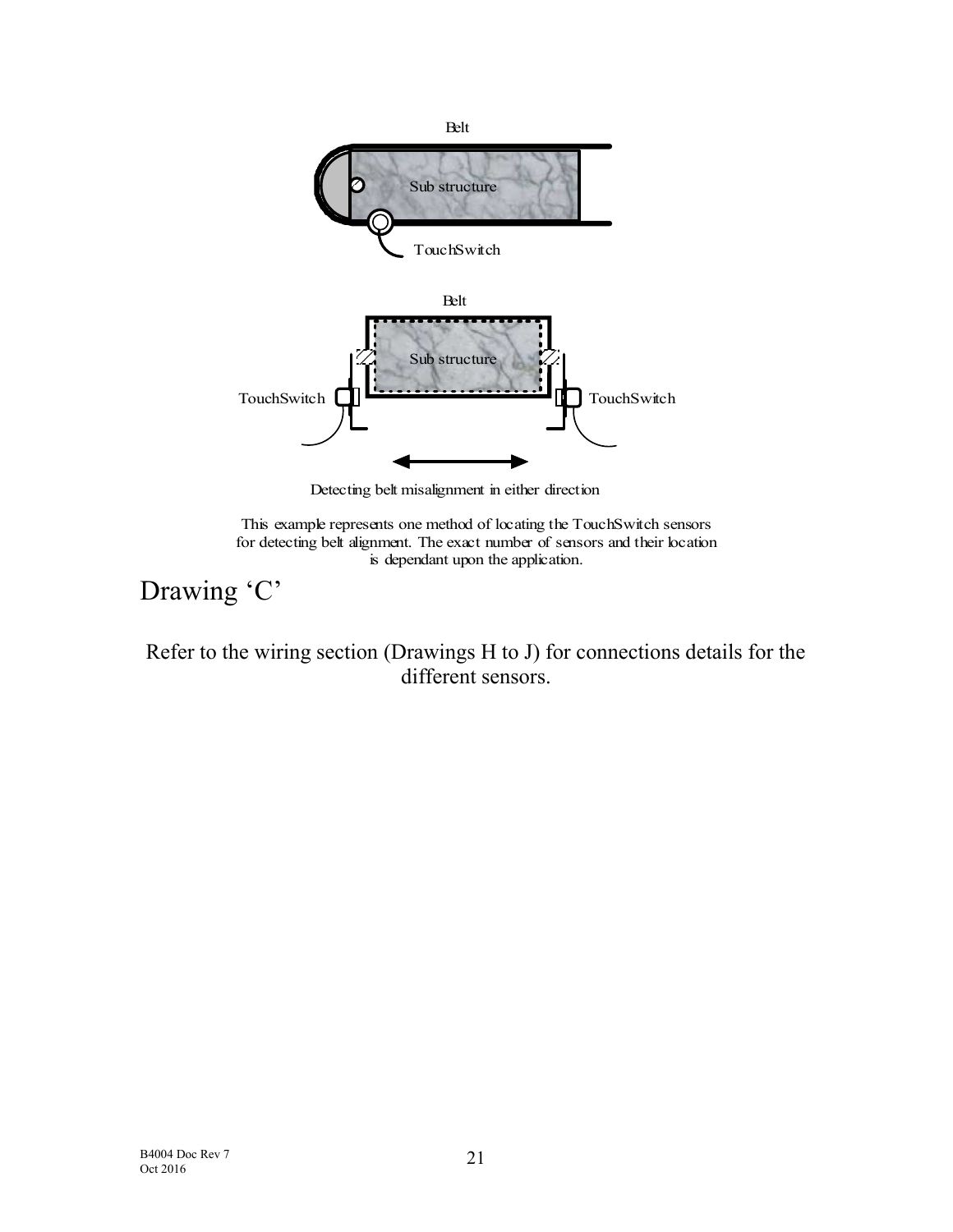### AC Supply connection details for the B400 Elite



### ONE ELEVATOR - AC SUPPLY WITH FOUR SENSORS (1A, 2A, 1B, 2B)

B4004 Doc Rev 7 Oct 2016

Drawing 'E'

**STOP** 

115-230V 50/60Hz SUPPLY

N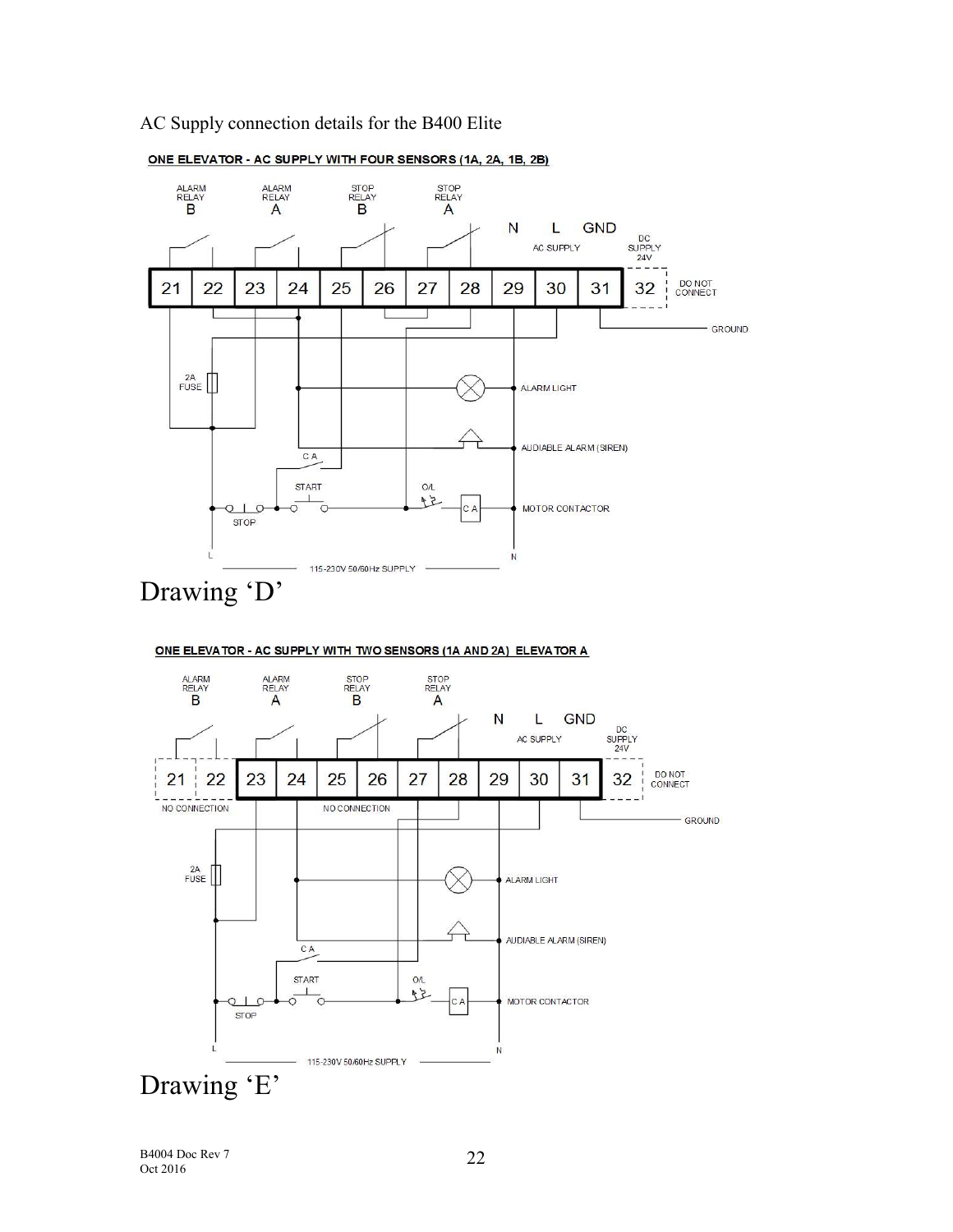DC Supply connection details for the B400 Elite

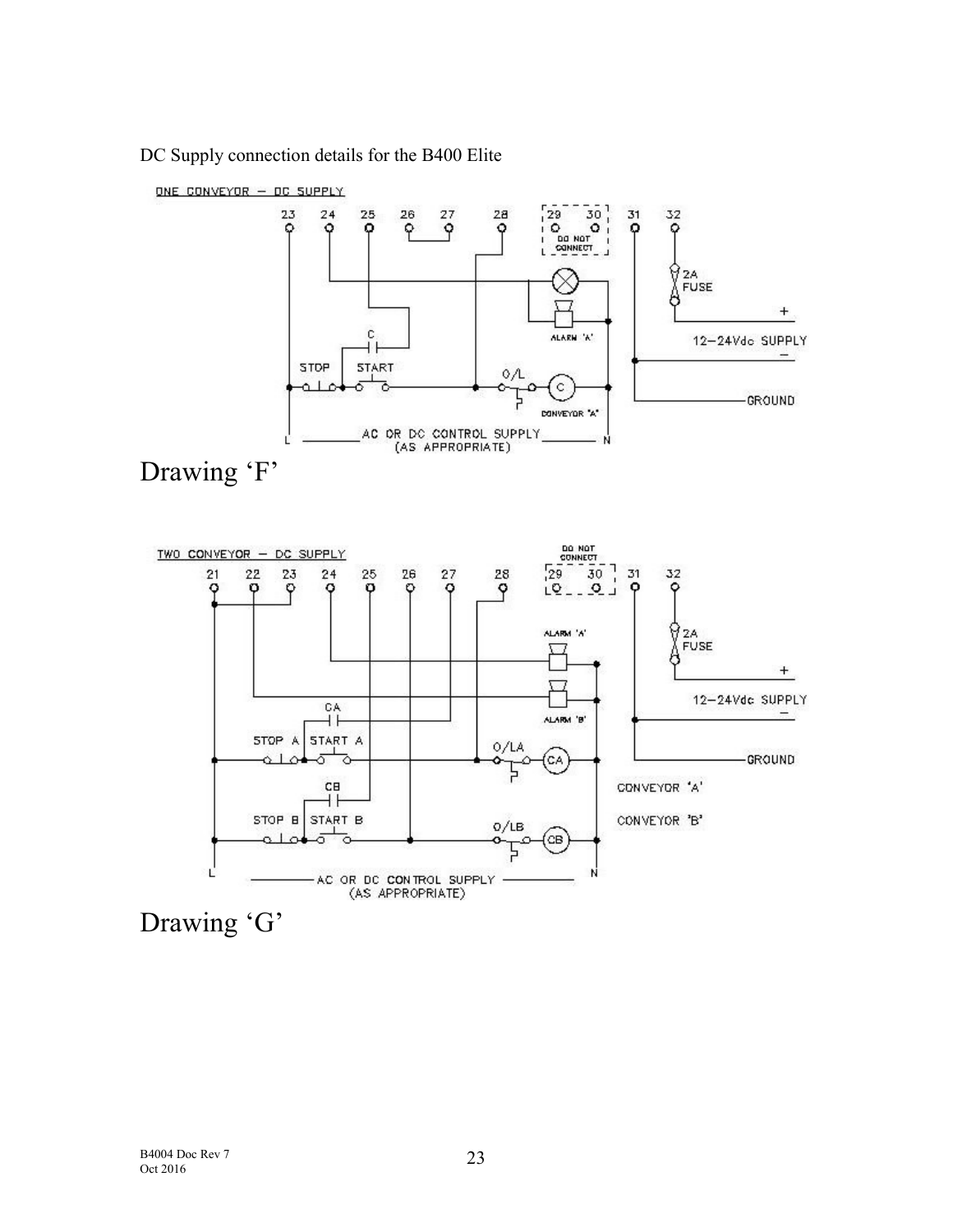# ALTERNATIVE SENSOR TYPES USED WITH THE B400 ELITE BELT ALIGNMENT MONITOR CONNECTION DETAILS FOR THE BS15V10A SENSOR CONNECTED TO THE B400 ELITE



### BE USED TO CONNECT THE SENSOR TO THE B400. THE CHOICE IS DEPENDANT UPON WHICH RELAY CONTACT YOU INTEND TO USE.

Ensure that the unused wire is properly insulated against unintended connection.

## When using the BS15V10A sensor in this way it is recommended that you set switch 5 and/or 6 to the left (high) position in order to provide failsafe operation.

Drawing 'H'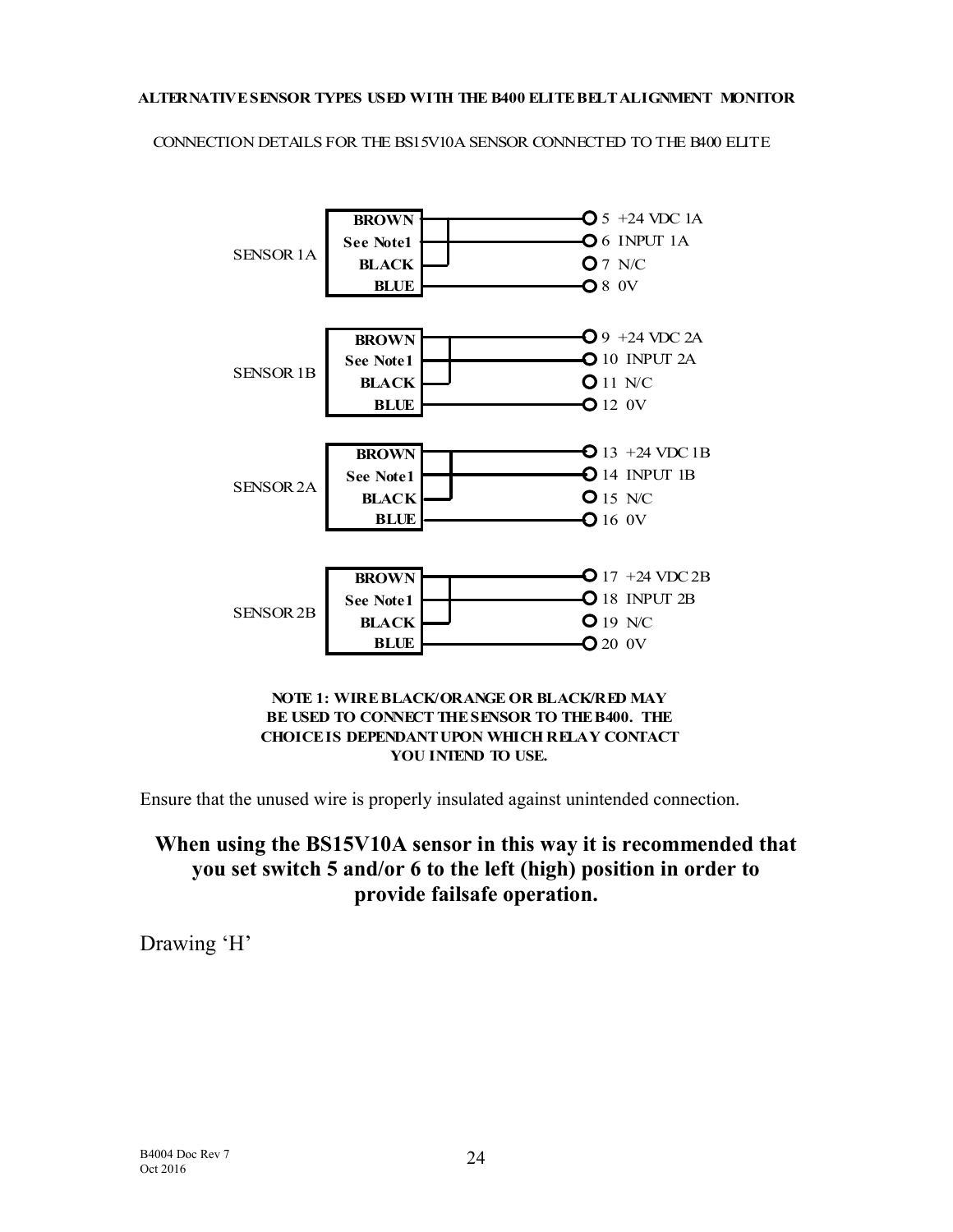

ALTERNATIVE SENSOR TYPES USED WITH THE B400 ELITE BELT ALIGNMENT MONITOR<br>CONNECTION DETAILS FOR THE TS1V4CA AND TS2V4CA SENSOR<br>CONNECTED TO THE B400 ELITE

When using the TouchSwitch in this way it is recommended that you set switch 5 and/or 6 to the left (high) position in order to provide failsafe operation.

Drawing 'I'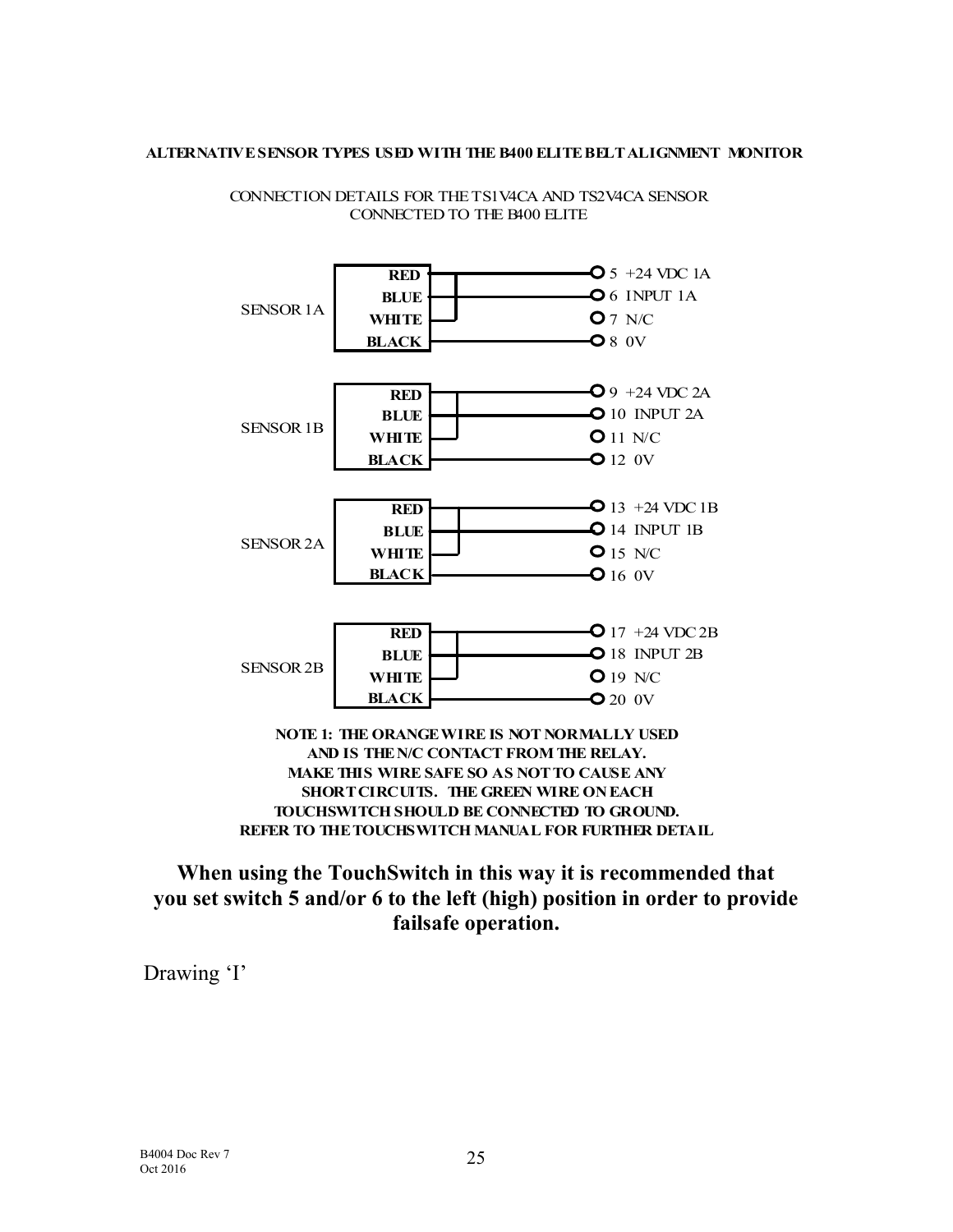

GENERAL CONNECTION DETAILS FOR THREE WIRE CAPACITOR SENSORS CONNECTED TO THE B400 ELITE ALTERNATIVE SENSOR TYPES USED WITH THE B400 ELITE BELT ALIGNMENT MONITOR<br>GENERAL CONNECTION DETAILS FOR THREE WIRE CAPACITOR<br>SENSORS CONNECTED TO THE B400 ELITE

> BY THE SENSOR USED. PLEASE REFER TO THE SENSOR A TYPE THAT ALLOWS FOR FAIL SAFE OPERATION.

Drawing 'J'